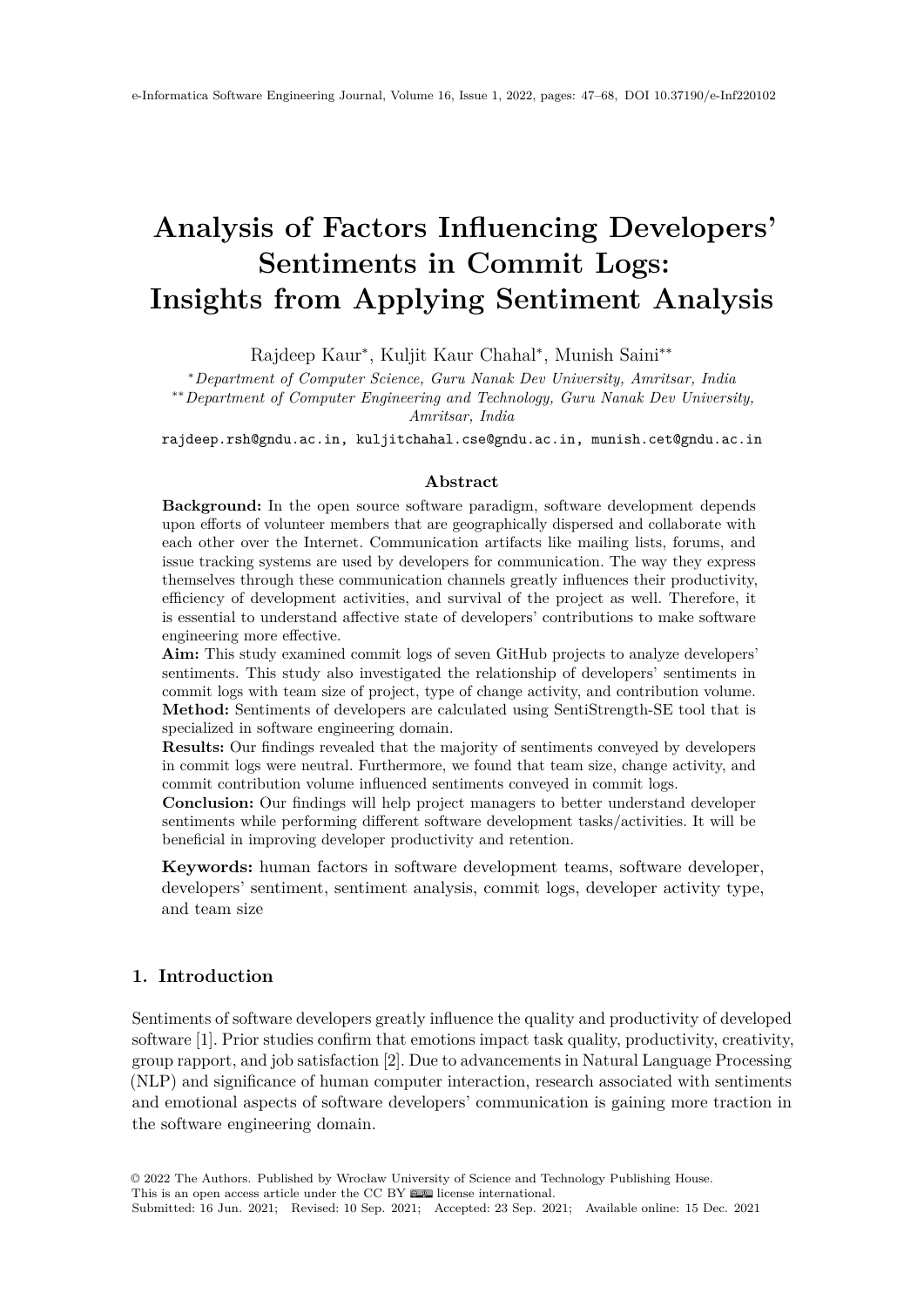Sentiment analysis is an opinion mining method used to identify people's sentiments, views, evaluations, feelings, attitudes, and appraisals about products, organizations, services, topics, events, issues, individuals, and their attributes [\[3\]](#page-19-2). It is basically used to classify opinion in written text into positive, negative, and neutral. Sentiment analysis was first introduced by Liu et al. [\[3\]](#page-19-2). Originally, sentiment analysis was used to detect the polarity of small text posted in product reviews, movie reviews, tweets, and microblogs [\[4\]](#page-19-3). In recent times, this technique is widely adopted by software engineering community and applied to various software artifacts like commit logs  $[4-7]$  $[4-7]$ , mailing lists messages  $[8]$ , issue comments [\[9,](#page-20-0) [10\]](#page-20-1), code reviews [\[11\]](#page-20-2), bug reports [\[12\]](#page-20-3). In order to better support developers during software development activities and understanding the social factors that affect productivity and retention, it is necessary to understand their sentiment in various software development tasks. This information may help managers of OSS software projects to better support developers with tools during software development and resolve the issues related to various tasks. Thus, it will help in improving developers' productivity as well as retention.

In the present field of study, we observed significant work done by different researchers to examine developers' sentiments in commit messages of OSS (Open Source Software) [\[4–](#page-19-3)[7\]](#page-19-4), etc. However to the best of our knowledge, none of them analyzed the relationship of type of change activity performed by developers, their commit contribution, and team size of a project (Large, Medium, and Small) with sentiments expressed by developers in commit logs. Our work also looks into the evolution of sentiments with respect to time. Thus lack of research in the domain motivated us to conduct this research work.

In this work, we investigated the sentiments of developers conveyed in commit logs. Sinha et al. [\[5\]](#page-19-6) also examined the developers' sentiments in commit logs and relate the sentiments in commit messages with the day of week and number of changed files but our study has a different objective. We studied the developers' sentiments across seven well-known GitHub projects to examine the impact of project team size on developers' sentiments. Furthermore, type of change activity executed by developers was considered and then analyzed the impact of Type-1 (add + modify), Type-2 (delete + modify), and Type-3 (add+delete+modify) activity on the sentiment of developers projected in the commit logs. The existing literature reported three types of change activity viz. addition, deletion, and modification [\[4\]](#page-19-3). We grouped the individual change activity into combinations of two or three file change activities to create our own classification scheme. Apart from this, the authors also investigated the association between commit contribution and volume of sentiment. Sentiment volume is percentage of sentiments (positive, negative, and neutral) conveyed by individual developer in the commit log and commit contribution size is percentage of commits made by individual developer. Besides, our work also examined the evolution of sentiment in the project with respect to commits that is not taken into account by Sinha et al. [\[5\]](#page-19-6). To achieve the aforementioned objective, we formulated the following research questions: **RQ1: What are the overall developers' sentiments in the commit logs?**

– Developers' inactivity in the project is associated with their negative and positive mood value [\[12\]](#page-20-3). Thus an understanding of developers sentiment attached to commit activity might be helpful for project managers in introducing measures to manage developers' sentiments that may ensure the stability of developers.

#### **RQ2: Is there any relation between sentiments and team size of a project?**

– The accomplishment of the large project relies on a large number of developers and a long development period. Developers working with a large code base may lead to negative emotions in the project due to workload and stress in managing a large code base. Moreover, staffing and task allocation is a complex task in large projects. Thus,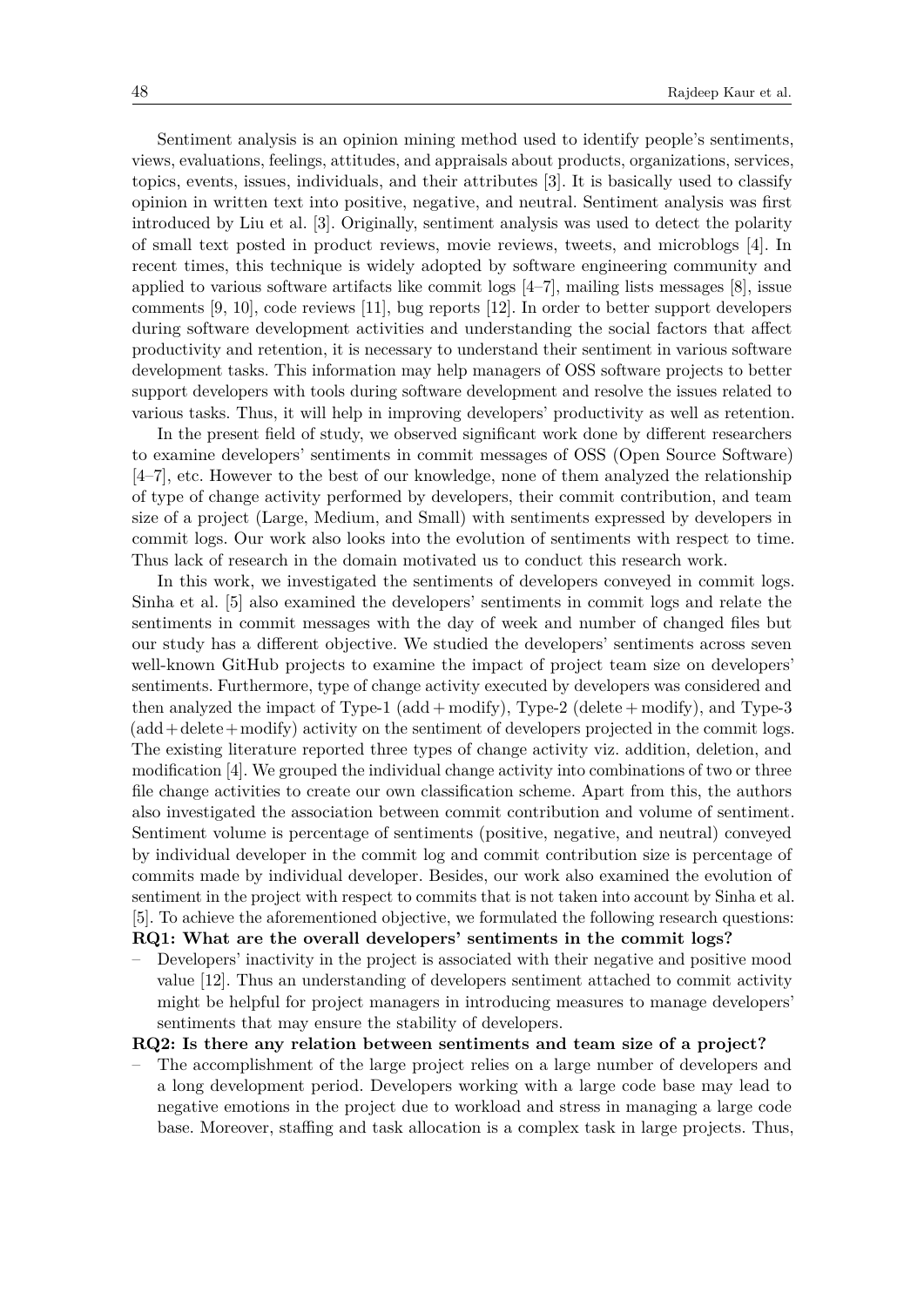this makes it difficult to manage projects, and the decision of managers largely influences the mood of developers. Thus an understanding of impact of project team size can be used to effectively manage developers' emotions in the project that may lead to high productivity and improved job satisfaction [\[13\]](#page-20-4).

# **RQ3: Does the type of change activity performed by a developer impact their sentiments in commit messages?**

– Developers who convey positive emotions while executing a particular development task might be more efficient and fast in accomplishing a task [\[14\]](#page-20-5) that will reduce cost of software. Thus understanding developers' sentiments attached to a particular task can be helpful in effective task allocation. For example, making tasks (read issues in an issue tracking system) simple to understand, and easy to solve by decomposing complex issues into smaller ones can improve developer productivity, and sentiment in commit logs.

# **RQ4: Is there any relation between developer sentiment volumes and commit contribution size?**

– Understanding emotional state of developers involved in high or low commit activity may help project managers to effectively distribute workload among developers and increasing development activity as well as boosting neutral or positive sentiments.

**RQ5: How has sentiment in the commit logs evolved over the period of time?**

– Analyzing the evolution of sentiments, we can identify trends in sentiment expression in commit logs. Is it getting negative or positive? A particular time slot when sentiments in commit logs are shifting direction e.g. becoming more positive, we can identify the reasons and try to maintain that state. For example, it has been observed in this study that reduced negativity in commit logs coincides with launch of the Github platform in 2008. Managers can take motivational steps to boost developers that may increase their retention in the project.

RQ1 aims to identify general developers' sentiments conveyed in commit messages. RQ2 aims to discover the impact of team size on the sentiments expressed by developers in commit messages. RQ3 identifies the association between three types of changes activities (Type-1, Type-2, Type-3) performed by developers and their expressed sentiments. Type-1, Type-2, and Type-3 are combinations of two or more individual file change types (addition, deletion, and modification). RQ4 intends to ascertain the impact of developers commit contribution on sentiment volume. Sentiment volume is defined as a percentage of Positive, Negative, and Neutral sentiments conveyed by each developer in the commit log, and commit contribution is a percentage of commits made by each contributor in the project. RQ5 examined the evolution of sentiments with respect to the number of commits made by developers over the period of time.

Our study uses the Sentistrength-SE [\[15\]](#page-20-6) tool to detect polarity of sentiments conveyed in commit logs messages. This tool used lexical approach and domain dictionary and specially designed for software engineering text.

The remainder of the paper is organized as following: Existing work related to current study is discussed in Section [2.](#page-3-0) Description of data collection methodology along with detail of sentiment analysis approach used to detect sentiments of developers in commit logs is presented in Section [3.](#page-5-0) The results of study are discussed in Section [4.](#page-7-0) Discussion is presented in Section [5.](#page-17-0) Some Threats to Validity are described in Section [6.](#page-18-0) Conclusions along with some future directions are presented in Section [7.](#page-18-1)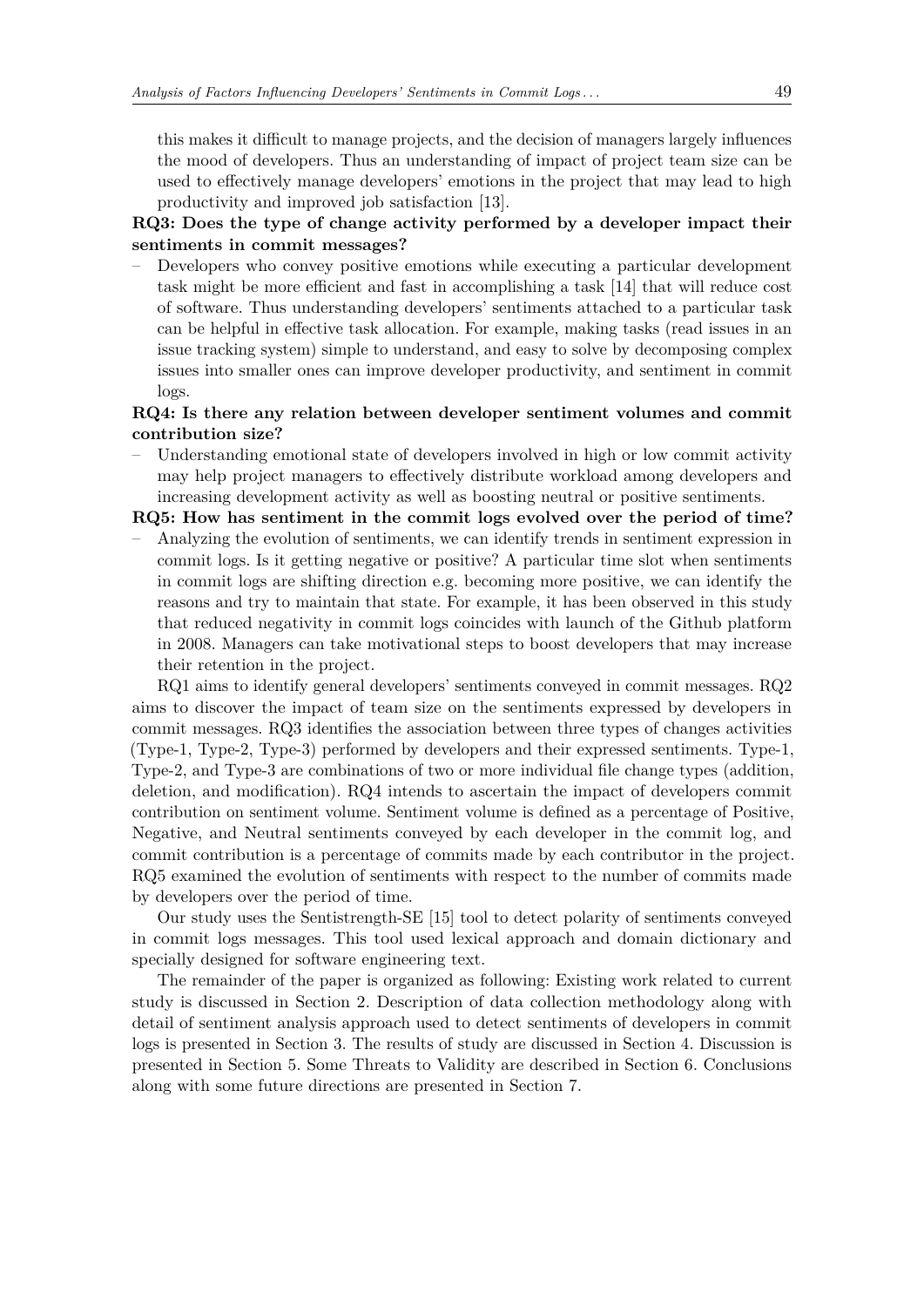## <span id="page-3-0"></span>**2. Related literature**

Many studies have been conducted by researchers and practitioners in the past to analyze the developers' sentiments in OSS code repositories and related artifacts. They examined developers' sentiments in different software artifacts such as commit logs, commit comments, mailing list messages, and GitHub security debates. A summary of the related literature is presented in Table [1.](#page-4-0)

Some researchers evaluated the performance of SE-specific sentiment analysis tools, compared them in terms of accuracy, and proposed techniques to improve existing sentiment analysis tools. Novielli et al. [\[16\]](#page-20-7) in 2021 presented a replication study to evaluate the performance of SE-specific tools. Sun et al. [\[17\]](#page-20-8) proposed sentence structure to improve sentiment analysis in software engineering text. Biswas et al. [\[18\]](#page-20-9) in 2020, investigated the effectiveness of a customized language representation model known as BERT and Novielli et al. [\[19\]](#page-20-10) assessed the performance of four SE domain specific tools viz. Senti4SD, SentiCR, SentiStrength-SE, and DEVA in cross-platform. M. R. Wrobel [\[20\]](#page-20-11) investigated the influence of adoption of lexicons on emotion mining in SE artifacts.

In the year 2021, Martin Obaidi and Jil Klünder [\[21\]](#page-20-12) presented a systematic literature review of sentiment analysis tools designed for and applied in a software engineering context. This study explored sentiments analysis tools used in the software engineering field, utilized data sets, application areas of sentiment analysis tools, and problems faced at the time of developing such kinds of tools.

Some researchers explored the sentiment variation based on different factors and also examined the association of sentiments with various factors. Huq et al. [\[22\]](#page-20-13) in 2020 examined the relation of sentiments with software bugs. In the same year, Kaur and Chahal presented investigation of developers' sentiments in commit comments [\[23\]](#page-20-14). In the year 2019, Paul et al. [\[11\]](#page-20-2) analyzed the code review data of five open source projects to investigate the difference in expression of sentiments based on the gender of developers during various software development tasks. In the year 2018, Bharti and Singh [\[24\]](#page-20-15) surveyed 20 software professionals to examine the developers' sentiments associated with code cloning practices. Islam and Zibran [7] studied the variance in emotion in commit messages that are related to bug introduction and bug fixing activities. Singh et al. [\[5\]](#page-19-6) have analyzed the 3,171 commit messages that are related to refactoring activities to investigate the impact of 15 different code refactoring tasks on developers' sentiments. This study identified that the developers' sentiments are more negative during refactoring activities. Souza and Silva [\[25\]](#page-20-16) examined the relationship between sentiments of developers and build breakage in a Travis CI (continuous integration). Sinha et al. [\[5\]](#page-19-6) investigated the developer sentiment in the commit logs of GitHub projects and studied the association among developer sentiment and day of the week. They also examined the correlation between developer sentiment and the number of files changes performed by the developer in the commits. This study demonstrates that most of the sentiments projected by developers in the commit log were neutral. The negative sentiments are 10% higher than the positive and the majority of the negative sentiment was detected on Tuesday.

Islam and Zibran [\[13\]](#page-20-4) investigated sentiments variation based on different types of tasks executed by developers, development period, in different size projects, and impact of emotions on software artifacts (i.e., length of commit message). Garcia et al. [\[12\]](#page-20-3) analyzed the data of the bug tracking system and mailing list to examine the association between emotions and contributor activity.

Guzman et al. [\[4\]](#page-19-3) examined commit comments of GitHub projects to investigate the relation of developer sentiment with the programming language used by the project, time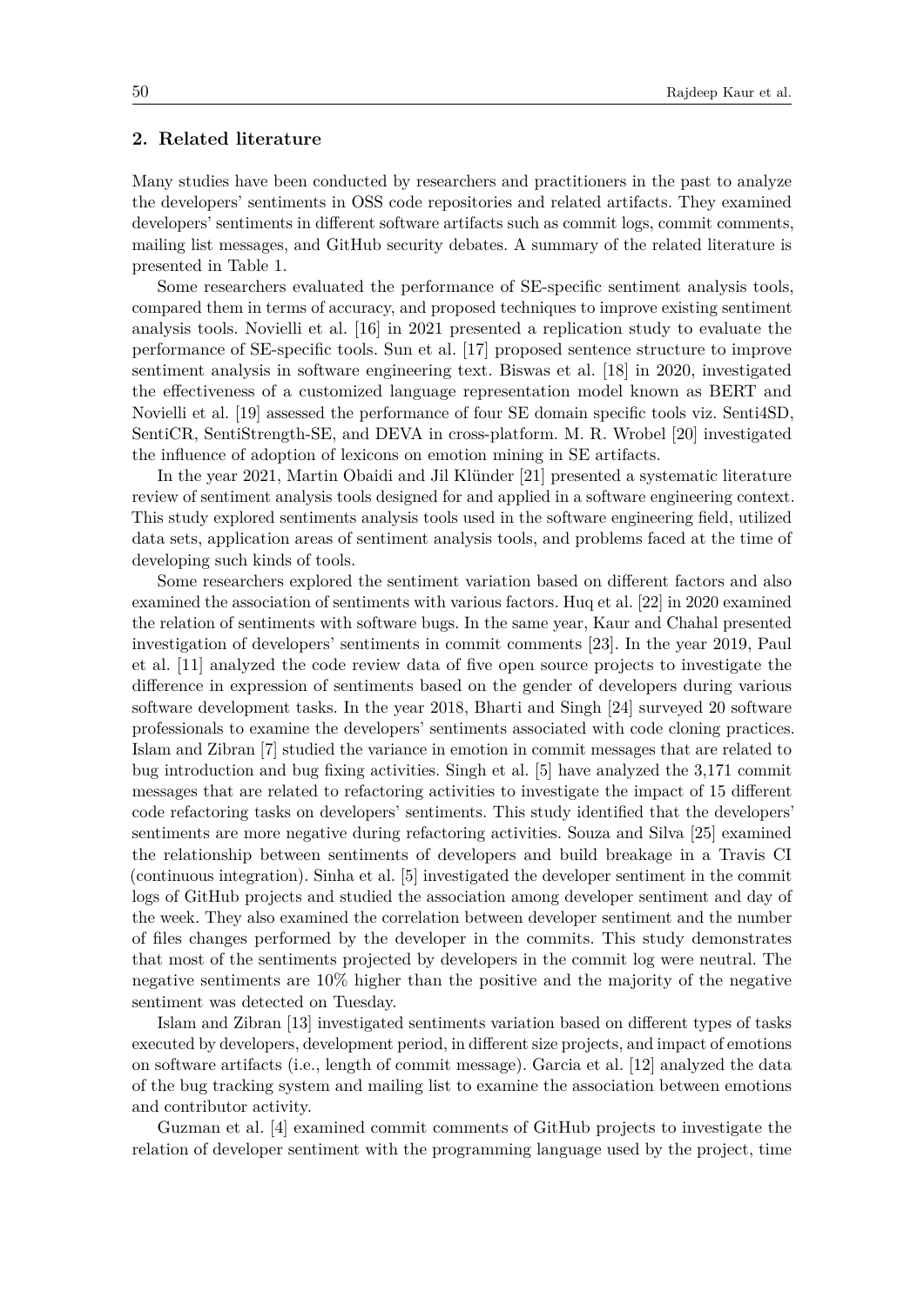| Author and      | Scenario of motivation                                     | Possible extension                                                          |
|-----------------|------------------------------------------------------------|-----------------------------------------------------------------------------|
| year            |                                                            |                                                                             |
| Huq et al.      | Examined the correlation between sen-                      | The relationship between sentiments                                         |
| (2020)          | timents and software bugs                                  | and three types of file change activity<br>can be explored.                 |
| Paul et al.     | Examined the sentiments of developers                      | Developers' sentiments can be explored                                      |
| (2019)          | in code review comments.                                   | in commit logs messages.                                                    |
| Sinha et al.    | Investigated the relation between the                      | Relation between different combina-                                         |
| (2018)          | number of file changes and developers<br>sentiments.       | tions of file change can be explored.                                       |
| Singh et al.    | Examined the impact of software code                       | The impact of commit contribution on                                        |
| (2017)          | refactoring activities on the sentiments<br>of developers. | developers' sentiments can be explored.                                     |
| Tourani et al.  | Explore the existence of positive and                      | Commit logs can be explored to detect                                       |
| (2014)          | negative emotions in user and developer<br>mailing lists.  | developer sentiments and various fac-<br>tors influencing sentiments.       |
| Guzman          | Explored the association of emotion                        | Relation of sentiments with team size                                       |
| et al. $(2014)$ | with team geographical location and                        | can be explored. The evolution of sen-                                      |
|                 | day and time of the week.                                  | timents with respect to the number of<br>commits over time can be explored. |
| Garcia et al.   | Ascertain the association between emo-                     | The relation of commit contribution                                         |
| (2013)          | tions and contributor activity.                            | with developers' sentiments can be ex-<br>plored.                           |
| Md Rakibul      | Examined the impact of project and                         | The impact of large, medium, and small                                      |
| Islam and       | team size and length of commit message                     | team size projects on the sentiments of                                     |
| Minhaz          | on emotional states of developers.                         | developers can be explored.                                                 |
| F. Zibran,      |                                                            |                                                                             |
| (2016)          |                                                            |                                                                             |
| Pletea et al.   | Explored the emotional expression in                       | Commit logs messages can be analyzed                                        |
| (2014)          | security discussions by analyzing com-                     | to explore sentiment expressed in differ-                                   |
|                 | mits and pull request comments.                            | ent combinations of change activities.                                      |
| Khan et al.     | Analyzed the effect of emotions on                         | The impact of sentiments on commit                                          |
| (2010)          | software developers' debugging perfor-<br>mance.           | contribution can be investigated.                                           |
| Muller and      | Investigated developers' emotions and                      | Emotions conveyed in software artifacts                                     |
| Fritz, $(2015)$ | progress on change tasks by conducting<br>lab study.       | such as commit log can be explored.                                         |
| Graziotin       | Explored the connection between devel-                     | The association of sentiments with dif-                                     |
| et al. (2014)   | oper emotion and their ability to solve                    | ferent file change activities can be ex-                                    |
|                 | analytical problems.                                       | plored.                                                                     |
| Michal          | Conducted a survey to investigate de-                      | Software artifacts such as commit logs                                      |
| R. Wrobel,      | velopers' emotions in the software devel-                  | can be examined to investigate devel-                                       |
| (2013)          | opment process and impact of emotions                      | opers' conveyed emotions.                                                   |
|                 | on performance.                                            |                                                                             |

<span id="page-4-0"></span>Table 1. Summary of related studies

and day of the week when the comment was written, team dispersal, and project approbation. This work revealed that java projects have more negative comments. The more positive comments are detected in projects having distributed teams and Monday was the most negative day for sentiments.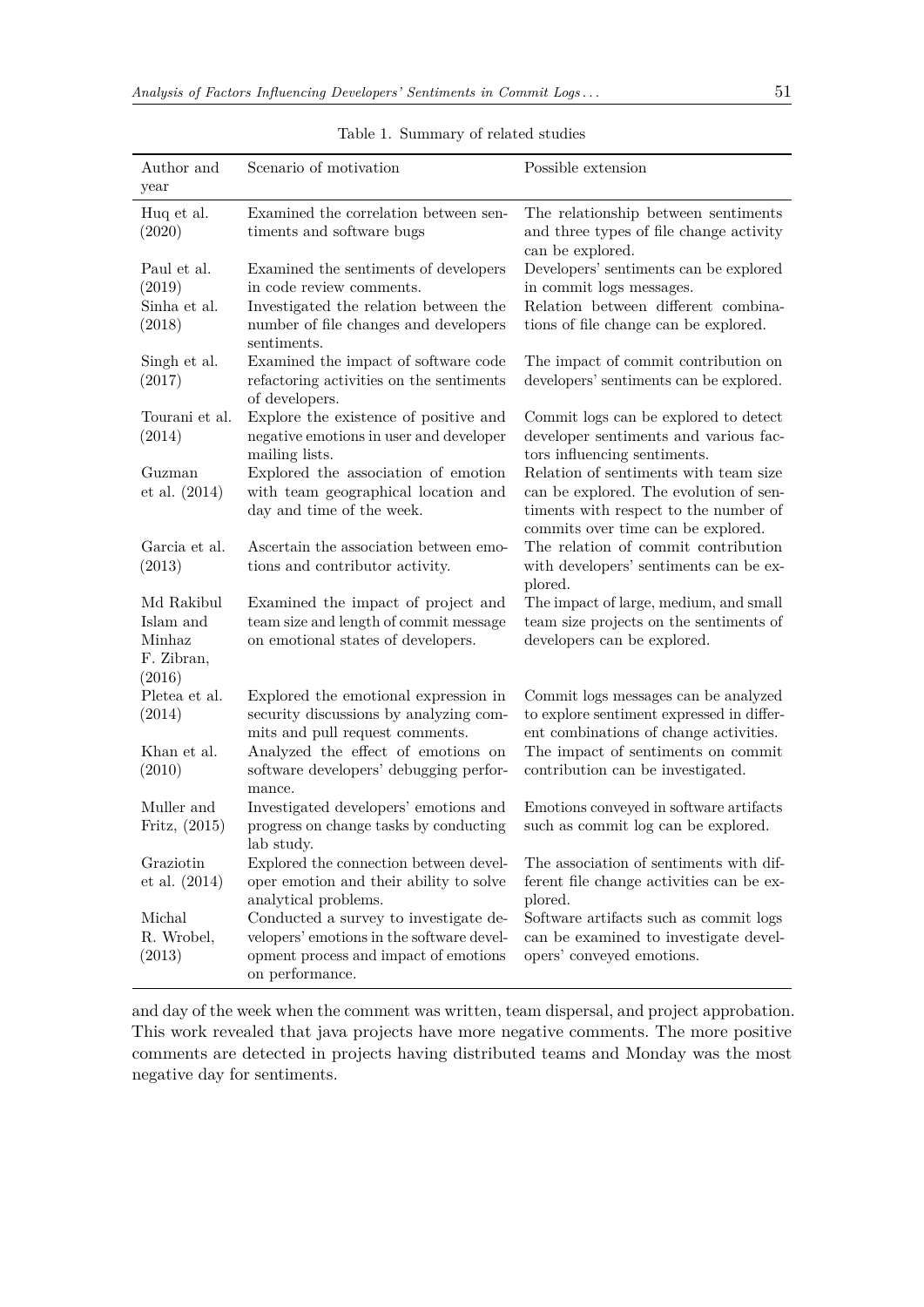Tourani et al. [\[8\]](#page-19-5) presented a study to investigate the presence of positive and negative emotions in user and developer mailing lists. This study found that both types of mailing lists have positive as well as negative sentiments and have a different focus.

Pletea et al. [\[26\]](#page-20-17) examined sentiments associated with security discussions in commits and pull requests. This study identified that negative emotions are higher in security debates in comparison to non-security discussions. Khan et al. [\[27\]](#page-20-18) have analyzed the impact of emotions on the debugging performance of software programmers. Müller and Fritz [\[28\]](#page-21-1) presented a study on developers' emotions and progress on change tasks. Graziotin et al. [\[29\]](#page-21-2) examined the association between developer emotion and their ability to solve analytical problems. They found that happy software developers are better at solving analytical problems. In the year 2013, Wrobel [\[30\]](#page-21-3) presented a study on developers' emotions in the software development process by conducting a survey.

To the best of our knowledge, the work presented in the past does not explore the impact of team size of the project, type of change activity, and commit contribution on sentiments of developers. The work presented in this paper is motivated by Sinha et al. [\[5\]](#page-19-6). This study investigated the relation of the day of week and number of changed files with developers' sentiments. But this study does not explore the association of combinations of change activity type and commit contribution with developers' sentiments. One another study presented by Guzman et al. [\[4\]](#page-19-3) examined the sentiments expressed by developers in commit comments and investigate their association with different factors like time and weekday, project approval, coding language, and team geographical distribution. But this study does not consider the team size of the project and its association with developers' sentiments [\[4\]](#page-19-3). Thus lack of research in the field motivated us to conduct this research work. Our work examined the whole commit logs of seven GitHub projects to analyze sentiments of software developers projected in commit logs and investigate the effect of team size, type of change activity, and commit contribution on the developers' sentiments. Furthermore, we also look into the evolution of sentiments to identify how these changes across the years along with the number of commits. We utilized the SentiStrength-SE tool to perform sentiment analysis. We selected this tool because it is the first domain-specific tool specially designed to detect sentiments in a software engineering context and provides better accuracy in comparison to the existing domain-independent sentiment analysis tools/toolkits [\[31\]](#page-21-4).

#### <span id="page-5-0"></span>**3. Analysis methodology**

In this section, we provide a description of the dataset along with details of the approach used to conduct sentiment analysis.

#### **3.1. Data collection**

GitHub is a popular version control and project management system that provides multiple collaborative artifacts viz commits, issues, and pull requests to contributors [\[32\]](#page-21-5). We extracted the data of seven GitHub projects. The projects were selected based on popularity, size, number of commits, number of contributors involved, long project history (more than 10 years), and having a valid Git (distributed version control system) repository. The projects have creation dates from 1972 to 2007. Table [2](#page-6-0) describes the quantitative details of the projects. An overview of the selected projects is given below.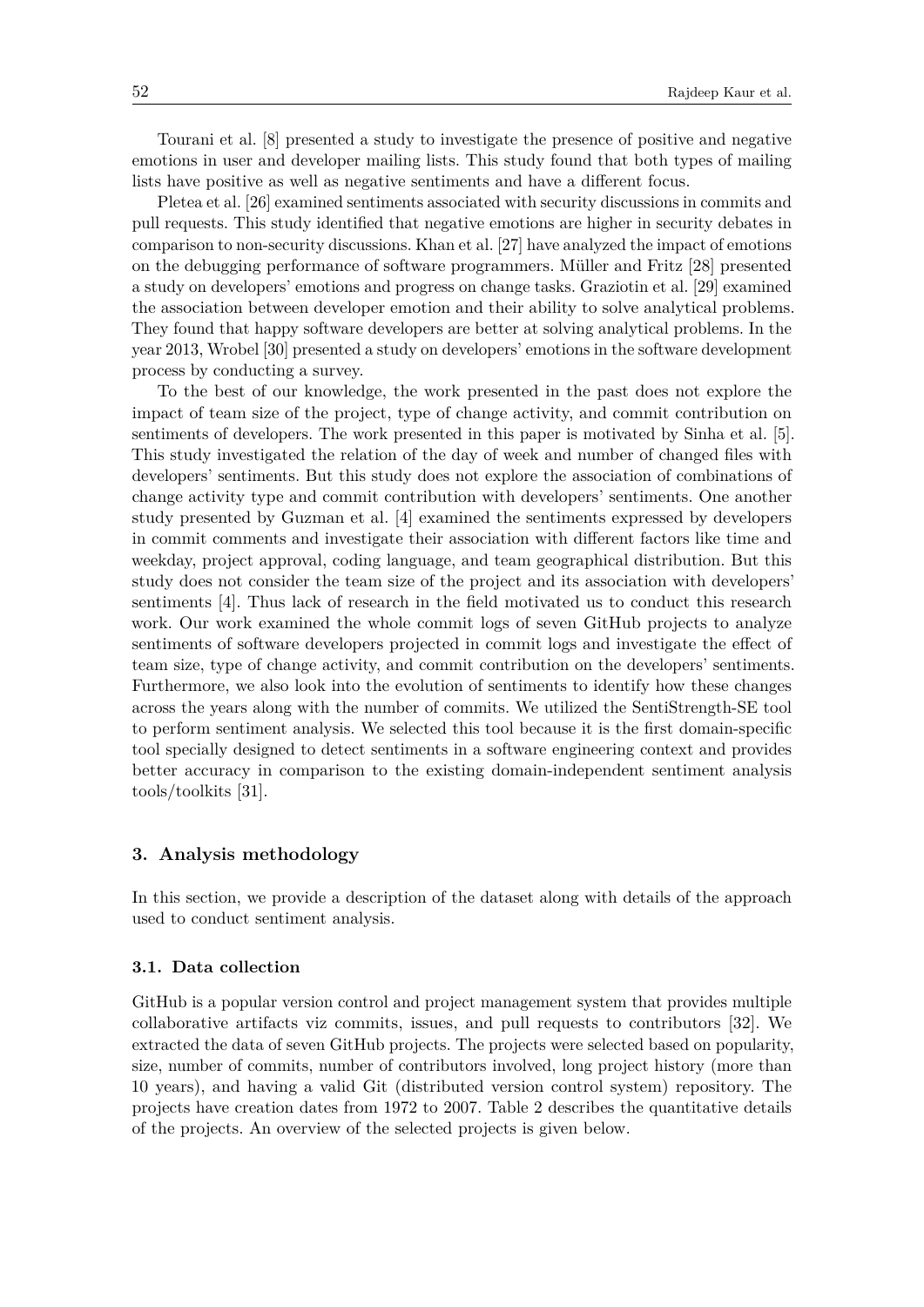| Sr. No. Name |                         | Project<br>size (in<br>lines of<br>code) | Number of<br>stars | Number of<br>commits | Number<br>of develop-<br>ers | Start date | End date  |
|--------------|-------------------------|------------------------------------------|--------------------|----------------------|------------------------------|------------|-----------|
| 1.           | Post <sub>gr</sub> esQL | 1,113,634                                | 8,406              | 66329                | 51                           | Jul. 1996  | Feb. 2019 |
| 2.           | Glibc                   | 1,305,634                                | 547                | 49216                | 538                          | Jan. 1992  | Feb. 2019 |
| 3.           | Eclipse-CDT             | 1,498,813                                | 141                | 30651                | 260                          | Jun. 2002  | Feb. 2019 |
| 4.           | GNUCash                 | 2,361,864                                | 1923               | 25372                | 185                          | Nov. 1997  | Feb. 2019 |
| 5.           | WordPress               | 1,549,456                                | 15,135             | 44388                | 96                           | Apr. 2003  | Feb. 2019 |
| 6.           | Firebug                 | 492,078                                  | 1,289              | 13060                | 47                           | Aug. 2007  | Oct. 2017 |
| 7.           | Rhino                   | 806,709                                  | 2,896              | 3903                 | 82                           | Apr. 1999  | Feb. 2019 |

<span id="page-6-0"></span>Table 2. Detail description of projects

PostgreSQL is an open source RDBMS (relational database management system). Glibc is a GNU C library most commonly used by GNU/Linux system. Eclipse-CDT is an IDE (integrated development environment) for developing programs in C and C++. GNUCash is accounting software developed for individual and small businesses. WordPress is a PHP and MySQL based content management software. Firebug is a web browser extension for Mozilla Firefox. Rhino is an open source JavaScript implementation that is completely written in Java. Generally, scripting for end users is implemented in java application. We accessed the repositories of the projects from  $G$ it $H$ ub<sup>[1](#page-6-1)</sup> or git<sup>[2](#page-6-2)</sup>. The Git Bash tool was utilized to clone project repositories to the local machine. The commit logs of the projects were retrieved using the git log command. Commit logs of all selected projects were analyzed from their beginning to till February 2019. In case of Firebug ending period is October 2017.

#### **3.2. Sentiment analysis**

There are a variety of sentiment analysis tools viz. SentiStrength [\[33\]](#page-21-6), StafordNLP [\[34\]](#page-21-7), and NLTK [\[35\]](#page-21-8), while most of them do not focus on technical text. As these tools are designed for non-technical text such as movie reviews or blogs posted on social networking sites such as twitter, their results are erroneous for technical artifacts in the Software Engineering (SE) domain [\[36\]](#page-21-9). Therefore, domain-specific techniques provide better accuracy to detect sentiments in software engineering text.

We used sentiment analysis tool SentiStrength-SE proposed by Islam and Zibran [\[15\]](#page-20-6) to perform sentiment analysis on commit logs. Similar choice is made by Md Rakibul Islam and Minhaz F. Zibran in Software engineering domain to extract emotional score from commit messages [\[7\]](#page-19-4). Using SentiStrength as the baseline, this tool implements a lexical based approach and domain specific dictionary. We selected this tool because it is a first SE specific tool specially designed for Software Engineering to conduct sentiment analysis and it outperforms the existing domain-independent tools/toolkits [\[31\]](#page-21-4). SentiStrength-SE tokenizes the text into words and assigns a score to each word that conveys the underlying sentiment. The words with positive sentiment receive a score between  $+1$  to  $+5$  and words with negative score range between  $-1$  to  $-5$ . The neutral score of words ranges between +1 to −1. The scoring is generated using a sentiment dictionary that includes the predetermined polarity score of sentiment words and phrases [\[32\]](#page-21-5). Sentistrength-SE

<span id="page-6-1"></span> $\frac{1}{1}$ <https://github.com>

<span id="page-6-2"></span><sup>2</sup><https://git-scm.com>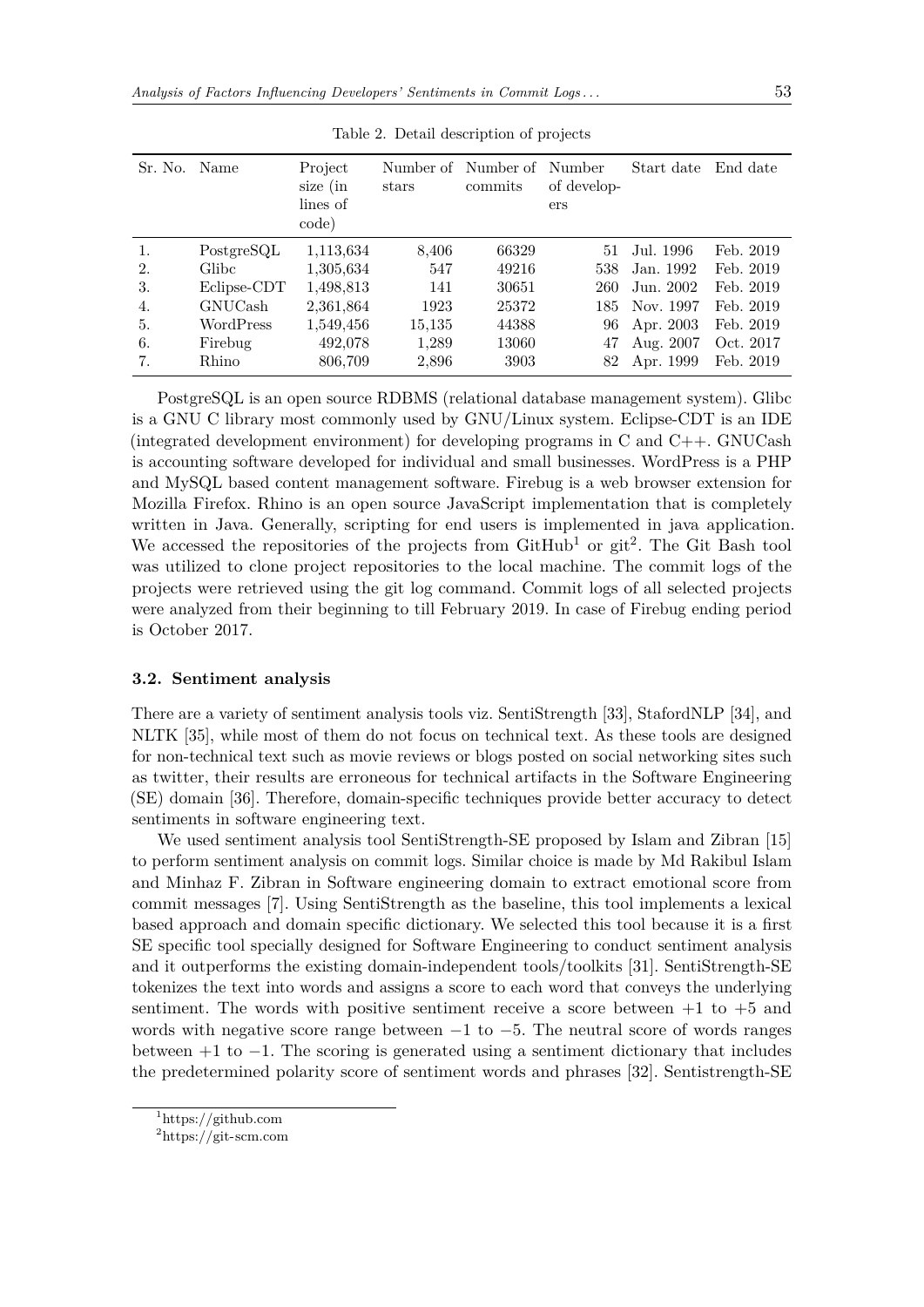provides maximum positive and maximum negative score of each sentence. The final score of sentence is calculated by adding maximum positive and maximum negative score by following the approach used by jongjelling et al. [\[37\]](#page-21-10). The methodology used for sentiment analysis is illustrated in Figure [1.](#page-7-1)



<span id="page-7-1"></span>Figure 1. Methodology used for sentiment analysis

Firstly, we extracted the commit log using the git log command available in the Git Bash tool and saved the commit log data in CSV format. In the next step, extracted the commit messages and pre-processed the collected data to remove stop words, white spaces, non-alphanumeric symbols/characters, and punctuation marks from the text. In addition, also removed code, URLs, and system generated messages, e.g., error messages. Then sentiment analysis is performed using SentiStrength-SE tool. Finally, we get the sentiment score of each commit message.

#### <span id="page-7-0"></span>**4. Results and analysis**

In this section, we report the results of each research question formulated in Section [1.](#page-0-1) **RQ1: What is the general developer sentiment in the commit logs?**

We examined a total of 86,515 commit messages of seven OSS projects to analyze developers' sentiments in commit logs. Commit logs of all selected projects were analyzed from their beginning until the last observation date set by this study (Refer Table [2\)](#page-6-0). Results of sentiment analysis using SentiStrength-SE are illustrated in Figure [2.](#page-7-2) Table [3](#page-8-0)



<span id="page-7-2"></span>Figure 2. Sentiments across all projects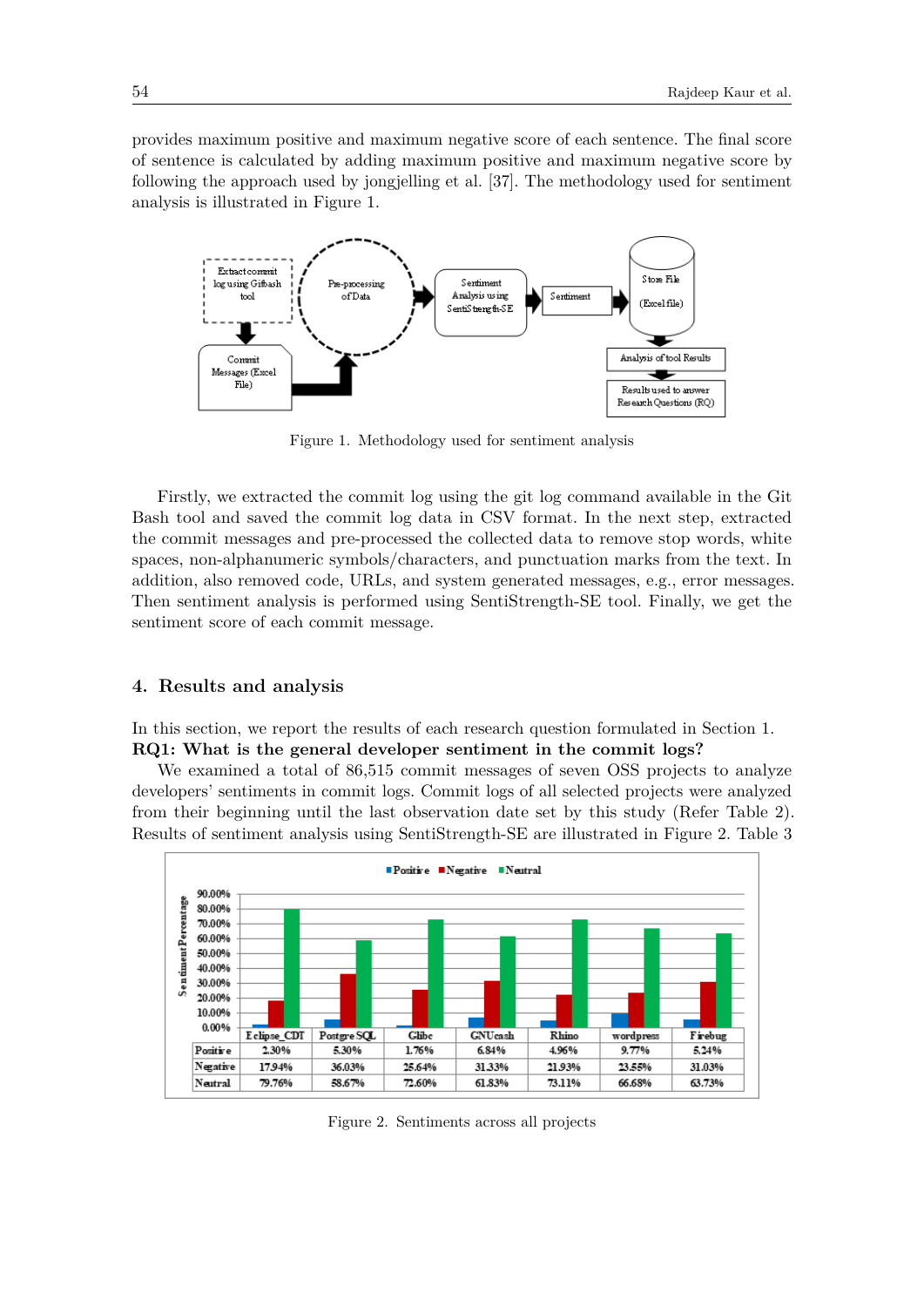| Sentiment | Commit message                                                                                                                                             | Final<br>sentiment<br>score |
|-----------|------------------------------------------------------------------------------------------------------------------------------------------------------------|-----------------------------|
|           | Add test case for pthread_sg etname_np                                                                                                                     | 1                           |
| Positive  | some fixes to project description manager and build system to allow<br>EFS hosted projects to function better                                              | $\overline{2}$              |
|           | Generic implementation of red-black binary tree It's planned to use in<br>several places                                                                   | $\overline{2}$              |
|           | Oops did inadvertent branch                                                                                                                                | $-2$                        |
| Negative  | Bugzilla 218654 This commit shows some files contain errors This is                                                                                        | $-1$                        |
|           | because they are being compiled against M4 I will rebuild against M5                                                                                       |                             |
|           | shortly I did diff of the files and changes are exactly what I wanted<br>They will compile against HEAD and M5 when that is resolved                       |                             |
|           | Oops Removing unneeded System.err.println foo                                                                                                              | $-1$                        |
|           | Build/TestToolsMove WP_UnitTestCase_BaseassertPostConditions                                                                                               | $\theta$                    |
| Neutral   | to more appropriate place<br>New ScannerInfoProvider extension point allowing providers to be<br>associated with build commands in the project description | $\theta$                    |

<span id="page-8-0"></span>Table 3. Commit messages with positive, negative, and neutral sentiment

presents some examples of positive, negative, and neutral commits from GitHub dataset. As noted in Figure [2,](#page-7-2) all projects (Eclipse-CDT, PostgreSQL, Glibc, GNUCash, Rhino, Firebug, and WordPress) have a higher proportion of the neutral sentiment as compared to the negative and positive ones. Eclipse-CDT has the highest neutral (79.77%) sentiments, and lowest negative sentiments in comparison to other projects. PostgreSQL logs have the most negative (36.03%) sentiments. The proportion of positive sentiment is the lowest in all projects as compared to neutral and negative sentiments. WordPress logs have the highest positive  $(9.77\%)$  sentiments and Glibc has least positive sentiments  $(1.76\%)$ . Our findings clearly indicate that the overall sentiments expressed in commit logs were neutral.

Our findings clearly indicate that majority of commits in commit logs are neutral in comparison to negative and positive. There is lowest percentage of positive commits than negative and positive ones. The main reason for high neutrality in the commits may be that commits are different from online reviews and tweets. However, a small amount of commit messages in commit logs have different types of affective states than review comments posted online. People express their satisfaction and dissatisfaction about a product by writing reviews whereas software developers write commit messages when they submit their work output in the form of code in a repository. The submission may include some code and URLs while writing commit messages without mentioning any affective involvement that makes the sentiments conveyed in commits more neutral. Moreover, commit messages include many technical terms that do not have any sentiment manifestation. Therefore, it could be another reason for the neutral sentiments in commit logs. Moreover, commit messages include many technical terms that do not have any sentiment manifestation. Therefore, it could be another reason for the neutral sentiments in commit logs.

### **RQ2: Is there any relation between sentiments and team size of a project?**

In this research question, our objective is to ascertain if size of the team in a project has any impact on sentiments expressed by developers in commit logs. We categorize the projects into large, medium, and small based on the number of contributors involved in each project (see Table [4\)](#page-9-0) as recommended by Becher et al. [\[38\]](#page-21-11). We consider participant as developer who made at least one commit in the project. The projects having 40 to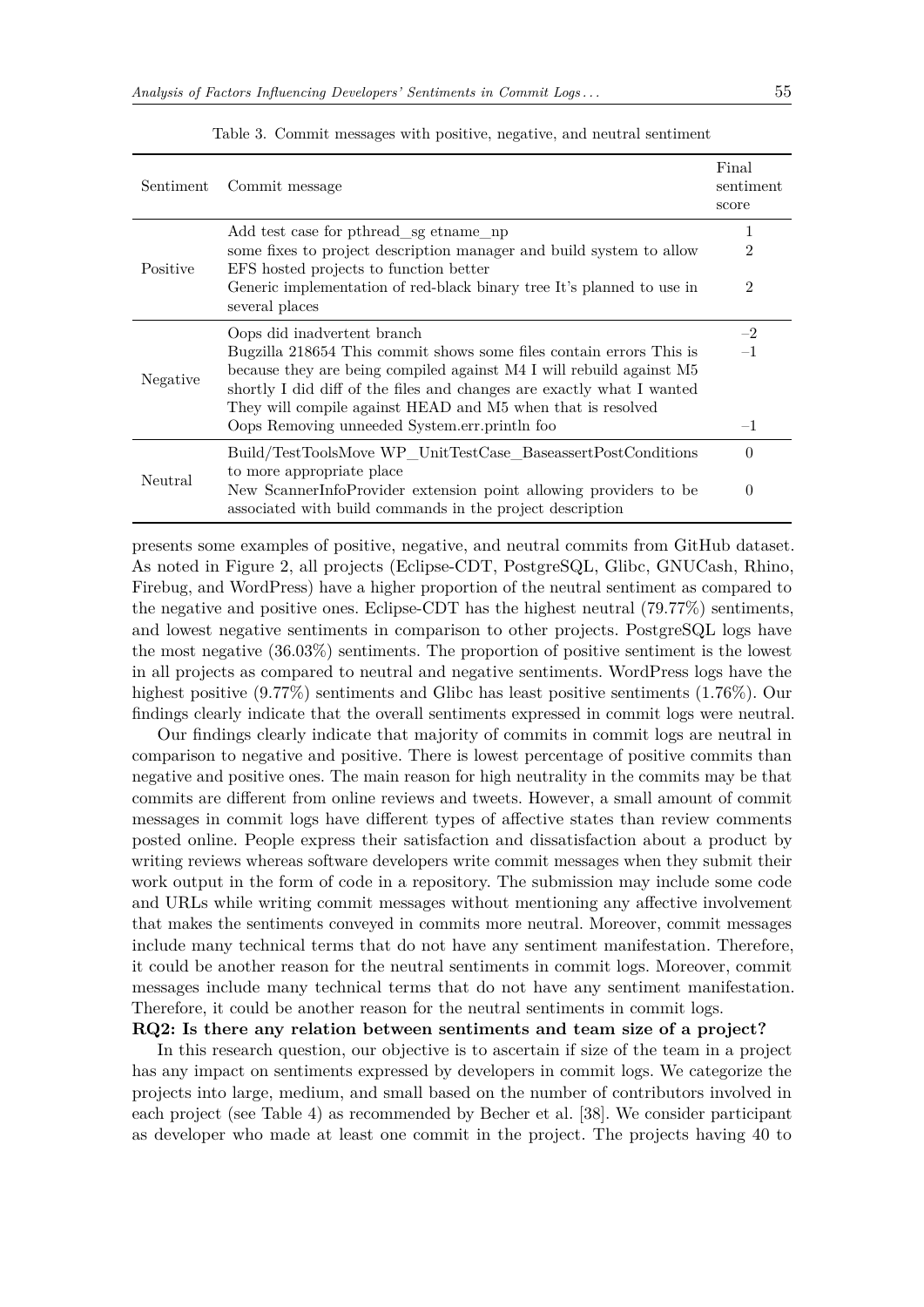| Parameters | Minimum developers | Maximum developers Project Name |                           |
|------------|--------------------|---------------------------------|---------------------------|
| Small      | 40                 | 60                              | PostgreSQL, Firebug       |
| Medium     | 61                 | 200                             | GNUCash, WordPress, Rhino |
| Large      | 201                | $\infty$                        | Glibc, Eclipse-CDT        |

<span id="page-9-0"></span>Table 4. Project size boundaries

60 developers are classified as small, projects with 61 to 200 developers as medium, and projects comprising more than 201 developers as large projects (see Table 4). Becher et al. present a study to analyze number of contributors in a random sample of projects included in the GNU/Linux distribution [\[38\]](#page-21-11). We followed the partition proposed by Becher et al. [\[38\]](#page-21-11) to construct project size boundaries that are presented in Table 4 and categorize the projects into small, medium, and large based on these size boundaries [\[38\]](#page-21-11). The sentiment score of large, medium, and small projects is presented in Figure [3.](#page-9-1)



<span id="page-9-1"></span>Figure 3. Sentiment in projects with Large, Medium, and Small number of contributor

As shown in Figure [3,](#page-9-1) all three categories (Large, Medium, and Small) of projects have high count for neutral sentiments than negative and positive sentiments. The Projects with a large number of contributors have more neutral sentiments (75.78%) as compared to projects having medium and small number of contributors. But, we see an opposite trend in projects having medium and small number of contributors. In projects with medium team size, the percentage of positive sentiments (8.14%) expressed is higher and the percentage of negative sentiments is lower than projects with small team size. Lastly, negative sentiment is maximum in projects with small team size.

Due to the fluctuating number of team members in an OSS project over a period of time, it is worthy to relate sentiments in commit logs with the number of active developers in a smaller unit of time. For this, we identified active developers in the projects in each year of their lifetimes. To identify active developers, observation period is chosen for each project is January 2018 whereas for Firebug it is September 2016. Developers those show any activity after January 2018 is considered active. In case of Firebug developers having any activity after September 2016 considered active. Sentiments are mapped to number of active developers in each year to determine the relation of sentiment with active developers (team size). Results are presented in Figure [4.](#page-10-0) As shown in Figure [4,](#page-10-0) findings of Eclipse-CDT, PostgreSQL, Rhino and firebug indicate that neutral sentiments are high with large or small team. In case of negative sentiments large team indicate low negativity whereas small team indicate high negativity in sentiments. Results of Eclipse-CDT, PostgreSQL, Glibc,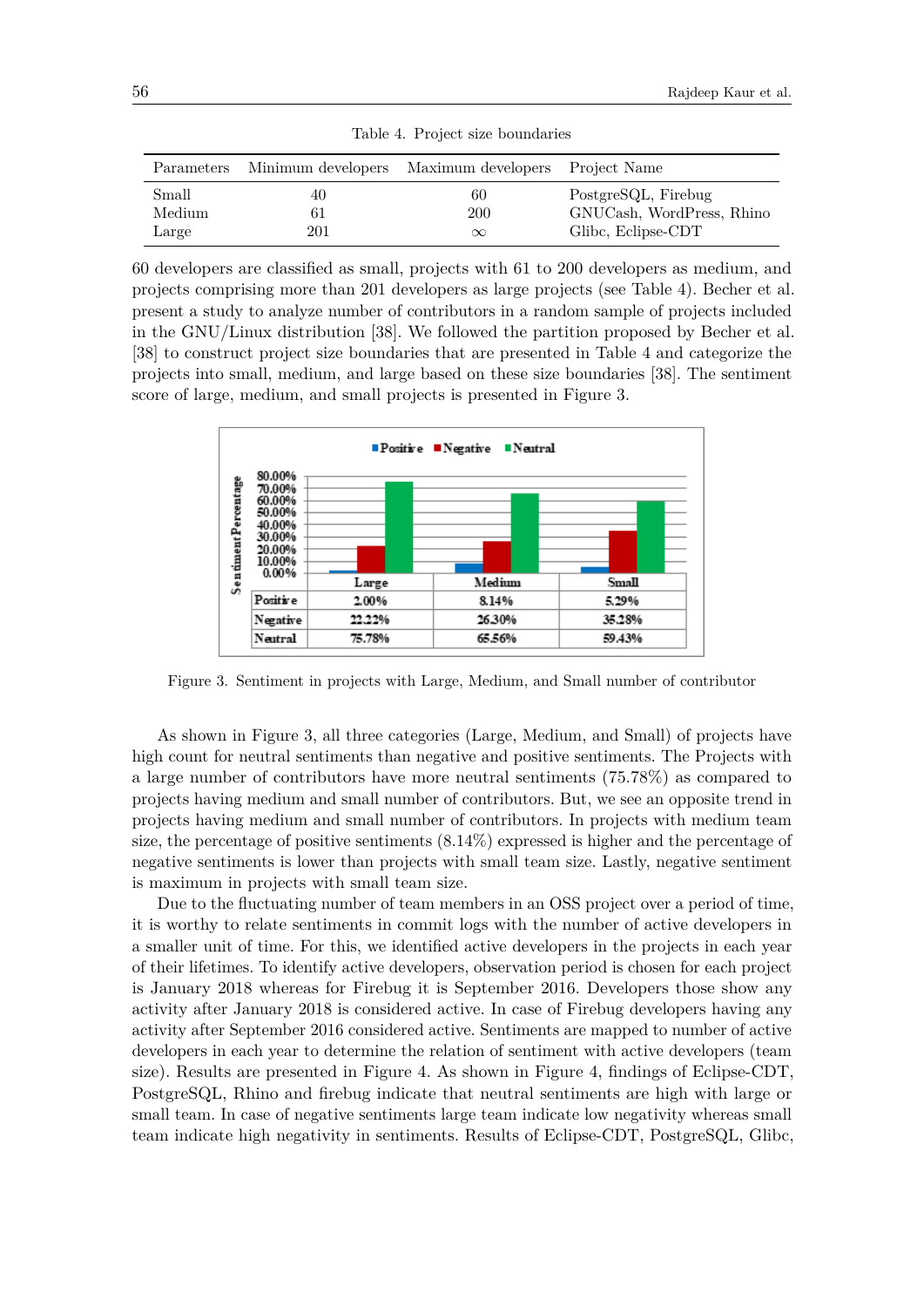

<span id="page-10-0"></span>Figure 4. Sentiments and number of active contributors (a) Eclipse-CDT, (b) PostgreSQL, (c) Glibc, (d) GNUCash, (e) Rhino, (f) WordPress, and (g) Firebug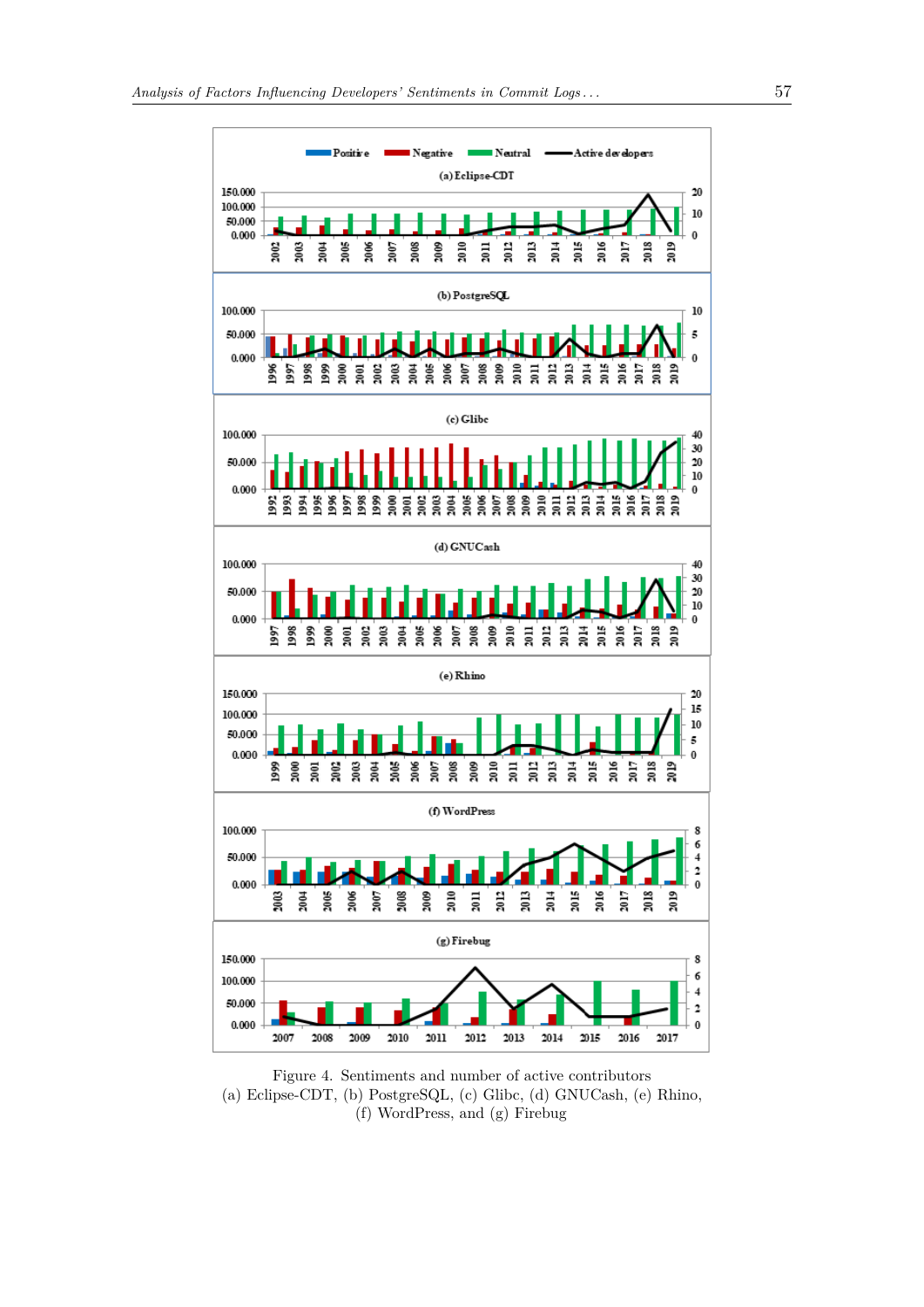WordPress, and Firebug indicate that positive sentiments are low with large team and high with small team. When we compared these results with Figure [3,](#page-9-1) we observed similar trend.

To confirm our results, we applied Pearson Correlation between number of active developers in each year and sentiments. The results of Pearson Correlation are presented in Table [5.](#page-11-0) In case of Glibc, Eclipse-CDT, GNUCash, and WordPress, we found strong positive correlation  $(0.47)$  between neutral sentiments and number of active developers. In Glibc, Eclipse-CDT, and WordPress, we found strong negative correlation between number of active developers and negative sentiments. No significant correlation is found between number of active developers and positive sentiments. Only Wordpress shows significant correlation between number of active developers and positive sentiments.

| Project        | Positive  | Negative  | Neutral  |
|----------------|-----------|-----------|----------|
| Glibc          | $-.117$   | $-.446*$  | $.482**$ |
| Eclipse-CDT    | .036      | $-.533*$  | $.498^*$ |
| <b>GNUCash</b> | $-.218$   | $-.366*$  | $.474*$  |
| WordPress      | $-.737**$ | $-.634**$ | $.769**$ |
| Rhino          | $-.186$   | $-.296$   | .309     |
| PostgreSQL     | $-.273$   | $-.340$   | $.349*$  |
| Firebug        | .010      | $-.278$   | .228     |

<span id="page-11-0"></span>Table 5. Pearson co-relation between active developers and sentiment (\* means correlation is significant at the 0.05; \*\* means correlation is significant at 0.01 level)

Our findings clearly indicate that projects with large team size have more neutral sentiments. One main reason for high neutrality in the sentiments may be that developers in a large team are more formal and used many technical terms while writing commits that do not have any affective state. Moreover large teams may have laid down some formal coding guidelines. Therefore, it makes the sentiments more neutral. In small team size setup, projects have more negative sentiments in commit logs. It may be developers are less formal in a small team, or it could also be due to work pressure. There is need to look at it in the future work.

Our finding confirms that projects with different team size show different trends in the sentiments. Hence, team size of a project influences the sentiments expressed by developers in its commit logs.

## **RQ3: Does the type of change activity performed by a developer impact their sentiments in commit messages?**

In this research question, we intended to recognize the relation between type of change activity performed by developers and sentiments expressed by them in the commit messages. There are three types of code change activities, i.e., addition, deletion, and modification [\[4\]](#page-19-3), which can be combined in various ways to change a program. For example, some change may require adding new code along with modification of the existing lines of code. Based on these three types of file changes, we create our own classification by making the following combinations of file change types:  $add + modify$ , delete  $+ modify$ , add  $+ delete +$ modify. The motivation for these combinations is the evidence in the Software Engineering literature that modification of existing code is more difficult than adding new or deleting existing code. Creating new code is fun, but changing the existing one is hard.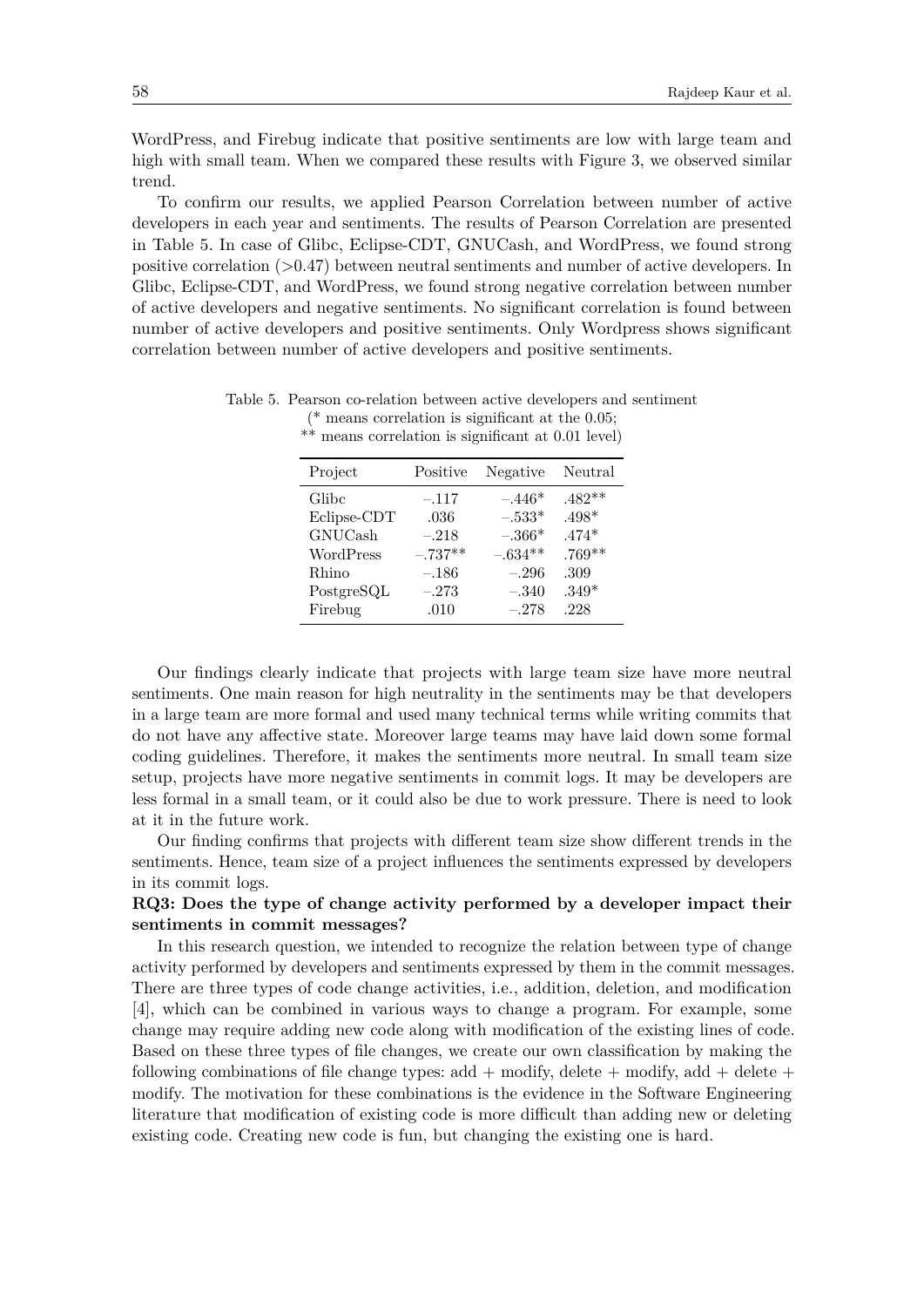We select five projects (PostgreSQL, Eclipse-CDT, Firebug, GNUCash, and WordPress) out of seven projects based on three types of activities performed by developers. For our analysis, we classify developers according to three types of change activities such as Type-1  $(\text{add } + \text{ modify})$ , Type-2 (delete  $+ \text{ modify}$ ), and Type-3 (add  $+ \text{ delete } + \text{ modify}$ ) and analyze developers' sentiments based on the type of change performed by them.

The results of sentiment analysis based on three types of change activities are presented in the Figure [5.](#page-12-0) From these results, we observed that neutral sentiments have minimum occurrences for Type-3 activity. Also this is the activity which involves the most negative sentiments. Type-2 activity indicates high neutral sentiments (see results of PostgreSQL,







<span id="page-12-0"></span>Figure 5. Sentiment and type of change activity: (a) PostgreSQL, (b) Eclipse-CDT, (c) Firebug, (d) GNUCash, and (e) Wordpres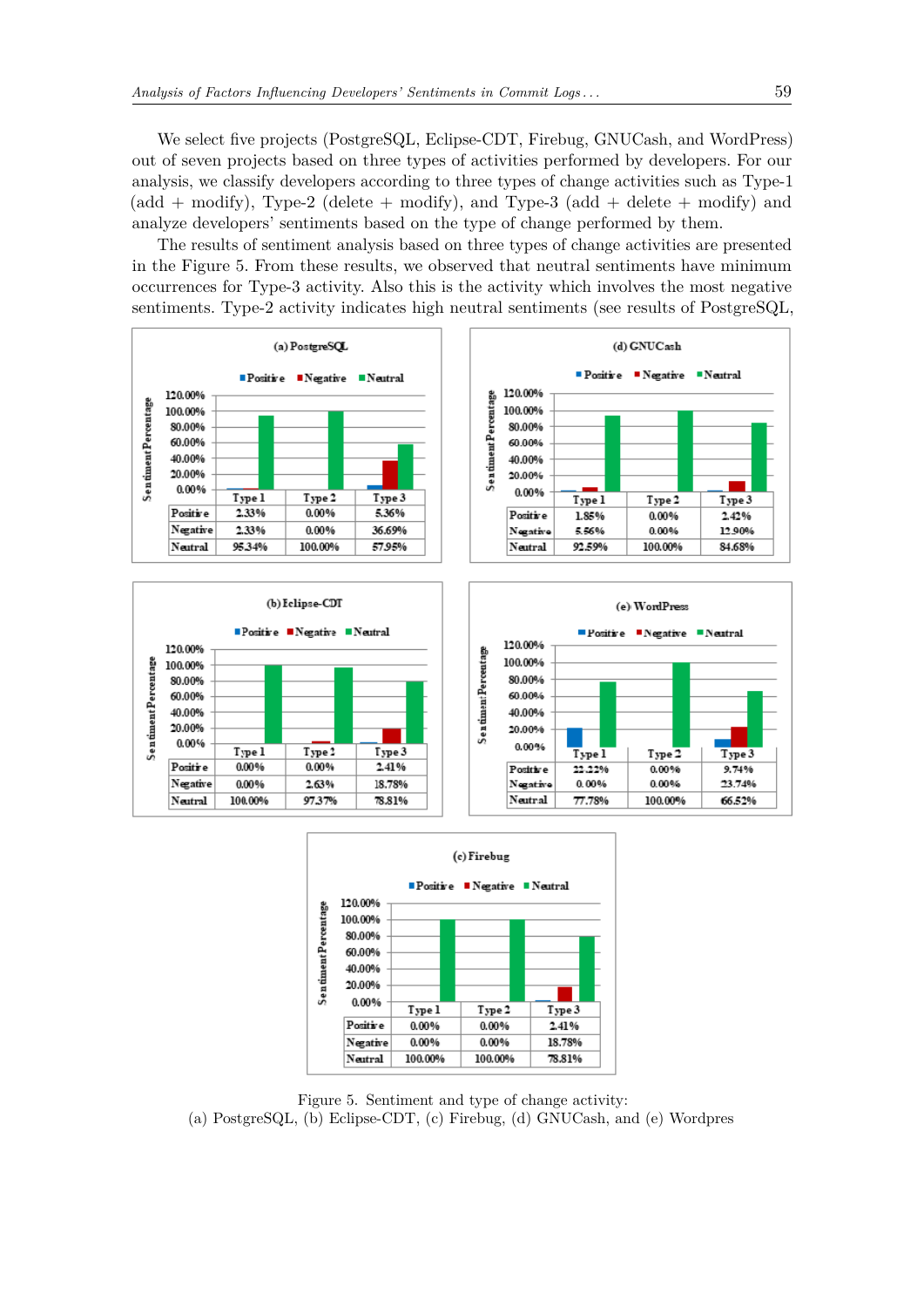GNUCash, and WordPress indicated in Figure [5\)](#page-12-0) in comparison to Type-1 and Type-3 activity.

To conclude, RQ3 results, the sentiments conveyed by developers in commit messages are influenced by the type of change activity performed by them. It shows that more negative and less neutral expression is put with Type-3 (add  $+$  delete  $+$  modify) activity. The reason for this could be that in Type-1 and Type-2 activities developers perform two operations in each while in Type-3 activity they perform 3 operations that means more complex work and it may make the sentiments more negative in comparison to Type-1 and Type-2. From these results, we inferred that when developers are involved in more than two activities, they express more negative expressions in the commit messages.

# **RQ4: Is there any relation between developer sentiment volume and commit contribution?**

In this research question, we want to determine the association between sentiment volume and commit contribution. In order to achieve this goal, we analyzed developers' sentiments in commit logs and calculate the commit contribution of the top ten contributors. Commit contribution is the percentage of commits made by each individual contributor in a project. We calculate the commit contribution by dividing the total commits of each individual contributor by total number of commits made in the project. Sentiment volume, formulized in the same way as commit contribution size, is percentage of sentiments (Positive, Negative, and Neutral) conveyed by each individual developer in the commit log. We also compute the sentiment volume of each contributor by dividing individual contributor total sentiment (Positive, Negative, and Neutral) by total sentiments of the project. The formulas used for calculation of commit contribution and sentiment volume are as mentioned below:

| $Commit\ Continution =$           | Total Commits of Individual Contributors<br>Total Number of Commits in the Project |
|-----------------------------------|------------------------------------------------------------------------------------|
| $Sentiment$ $Volume =$            | <i>Contributor Sentiment</i><br>Total Sentimentin the Project                      |
| $Positive\;Sentiment\;Volume =$   | Contributor Total Positive Sentiment<br>Total Positive Sentiments of Project       |
| $Negative\; Sentiment\; Volume =$ | Contributor Total Negative Sentiment<br>Total Negative Sentiments of Project       |
| $Neutral\ Sentiment\ Volume =$    | Contributor Total Neutral Sentiment<br>Total Neutral Sentiments of Project         |

We map sentiment volume to the commit contribution. The sentiment volume (positive, negative, and neutral) of top ten contributors along with their commit contribution is presented in Figure [6.](#page-15-0) Negative sentiment can be attributed to lead contributors in almost every project. It may be due to the project deadlines or other challenges such as quality evaluation that core contributors evoke more negative sentiment. It could also be due to the status in the team or control over the project that invites negative sentiments. For some projects such as PostgreSQL, and Firebug, neutral sentiment is clearly higher for developers with least contributions. But there is no such clear pattern for other sentiments and for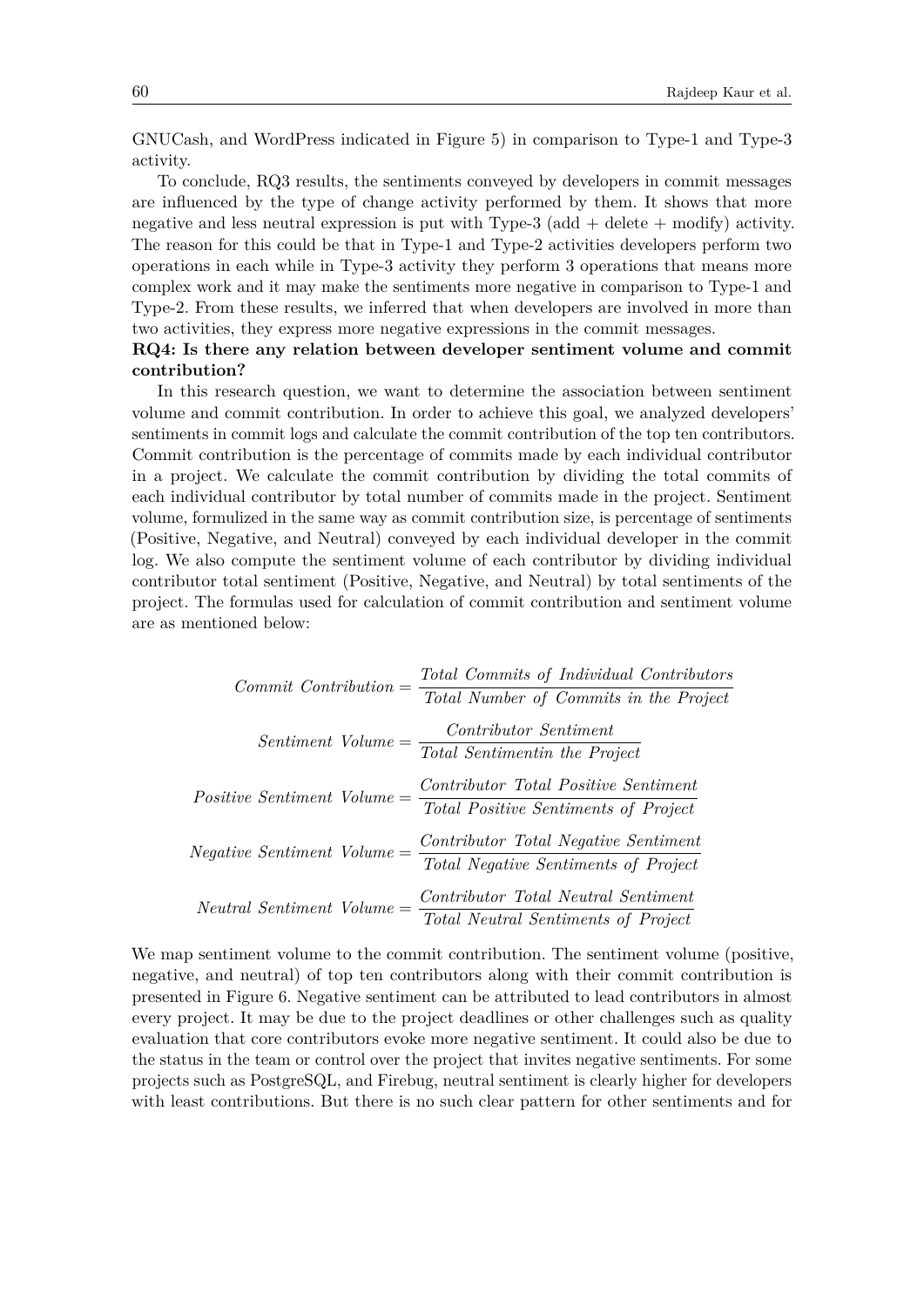other projects. Rather, the sentiment is negative irrespective of the contribution size. So there is no trend that indicates any relation between contribution size and sentiment volume except that large contributors elicit more negative sentiment.

To conclude RQ4 results, we observed that the commit contribution of the developer influences their sentiments in the commit log. We noticed different trends in sentiments with respect to commit contribution. In most of the projects, the developers have more negativity in sentiment when their contribution is large and contributors with small commit contributions have a more positive sentiment. This implies that high commit activity causes negative sentiments in the project.

We applied Pearson Correlation to identify the correlation between commit contribution and sentiments (positive, negative, and neutral). In WordPress and firebug, we found a strong positive correlation (Pearson's correlation test above 0.70) between commit contributions and the positive sentiments whereas Eclipse-CDT has a strong negative correlation  $(>=0.70)$ . The GNUcash and Rhino have a strong correlation  $(>=0.70)$  and WordPress, Glibc, PostgreSQL, and Firebug have a very strong correlation (Pearson's correlation test >0.90) between commit contribution and negative sentiments. We do not find a strong correlation between commit contribution and neutral sentiments.

**RQ5: How has sentiment in the commit logs evolved over the period of time?** In this research question, our aim is to analyze the evolution of sentiments across time along with the number of commits made by developers. To achieve this goal all selected projects are considered. We group the sentiments (Positive, Negative, and Neutral) by each individual year to show how sentiments change across years along with the number of commits made by developers. Figure [7](#page-16-0) shows the evolution of sentiments along with the number of commits across the years.

There is an increase in the neutral sentiment over the period of time in all the projects, which is a good sign for technical communication. Also, negative sentiment has decreased. Positive sentiment has stayed at the bottom throughout with small variations. Looking at the commit activity along with the sentiment evolution, it is evident that there is no relation between change in commit activity and sentiment evolution. One can observe a high percentage of negative sentiment irrespective of whether commit activity is high or low (as throughout in PostgreSQL and GNUCash, or Glibc from 1994 to 2009). On the other hand, negative sentiment remains low when commit activity is high in case of Eclipse, WordPress, Firebug, and Rhino.

Positive sentiment is the least kind of expression in the commit logs. There is more or less interplay between negative and neutral sentiments in all the projects. When neutral sentiment decreases, negative sentiment replaces it. So we can say developers are either negative or neutral while expressing themselves in commit logs. It is good to see a trend of improvement in neutral sentiment over the period of time.

Moreover, we also perceive that in most of the projects (PostgreSQL, WordPress, Eclipse-CDT, Firebug, and Rhino) the sentiments seem to be more positive in the starting years as compared to the ending years of observation. The reason for it could be that when the project is in its initial stage, it is less complex, having few issues. But as the project progresses it becomes more complex, more developers join the project with time and more issues need to be resolved.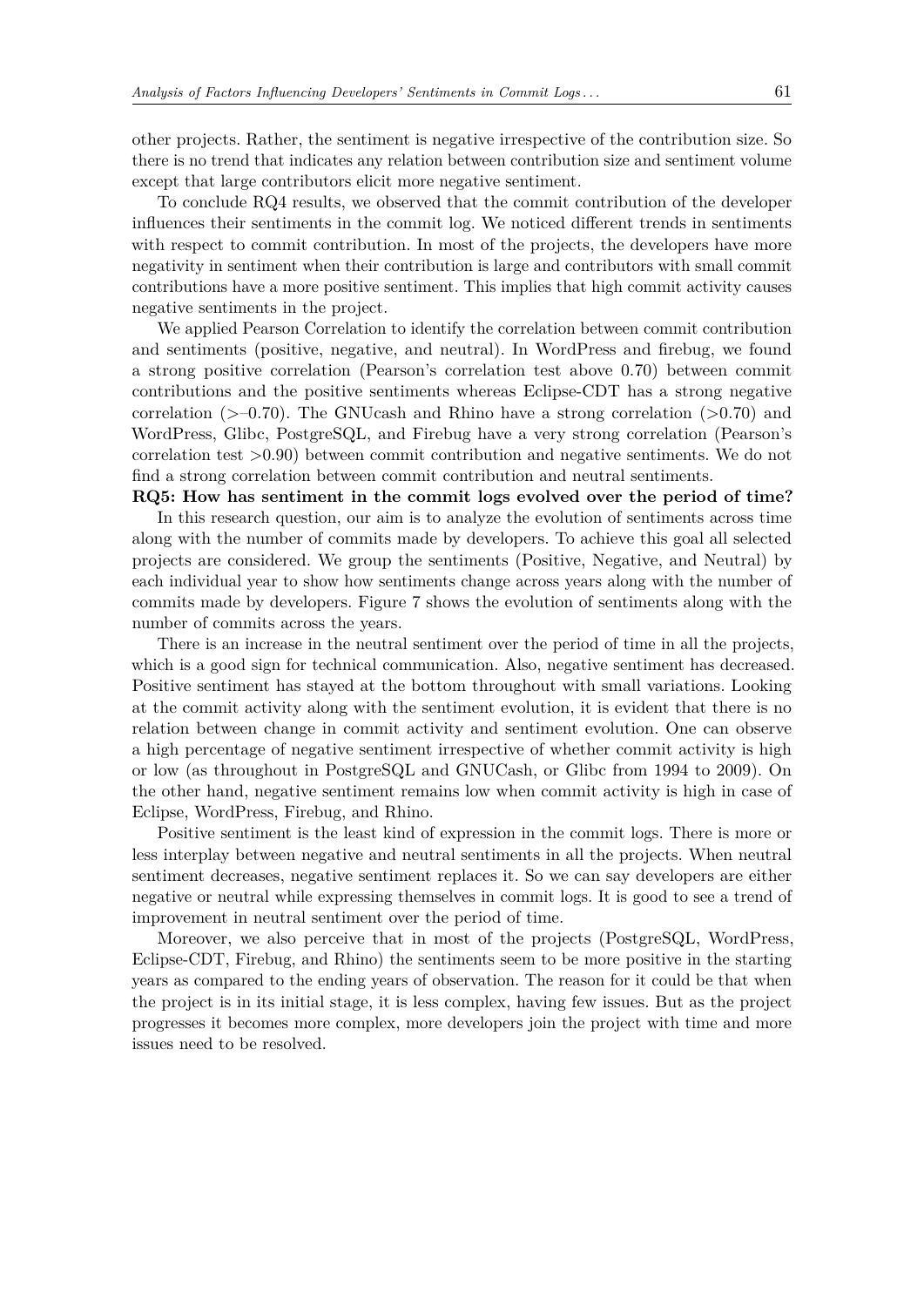

<span id="page-15-0"></span>Figure 6. Commit contribution and sentiment volume: (a) Glibc, (b) Eclipse-CDT, (c) GNUcash, (d) WordPress, (e) PostgreSQL, (f) Rhino, and (g) Firebug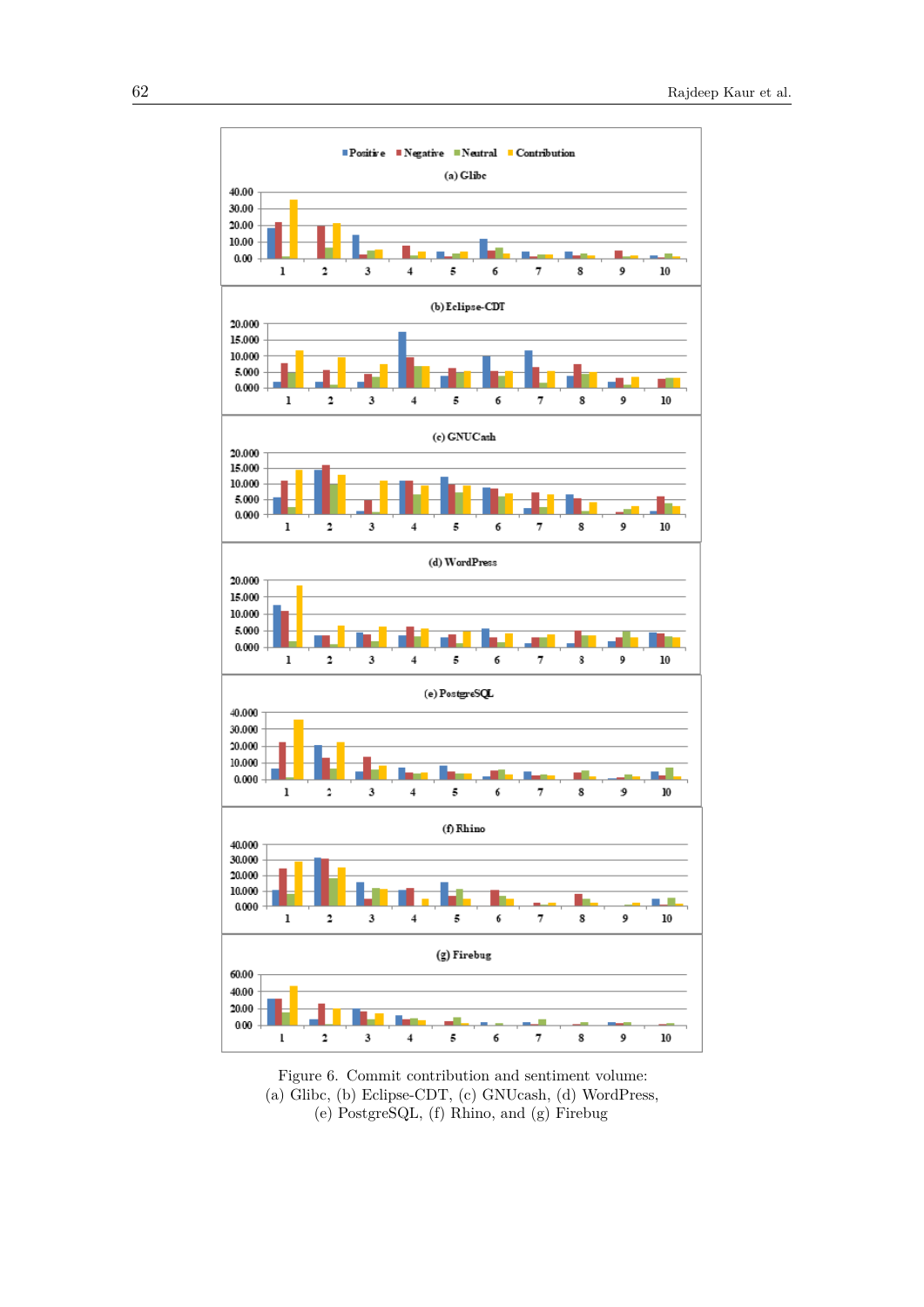

<span id="page-16-0"></span>Figure 7. Evolution of sentiments by year: (a) PostgreSQL, (b) Glibc, (c) GNUcash, (d) WordPress, (e) Eclipse-CDT, (f) Firebug, (g) Rhino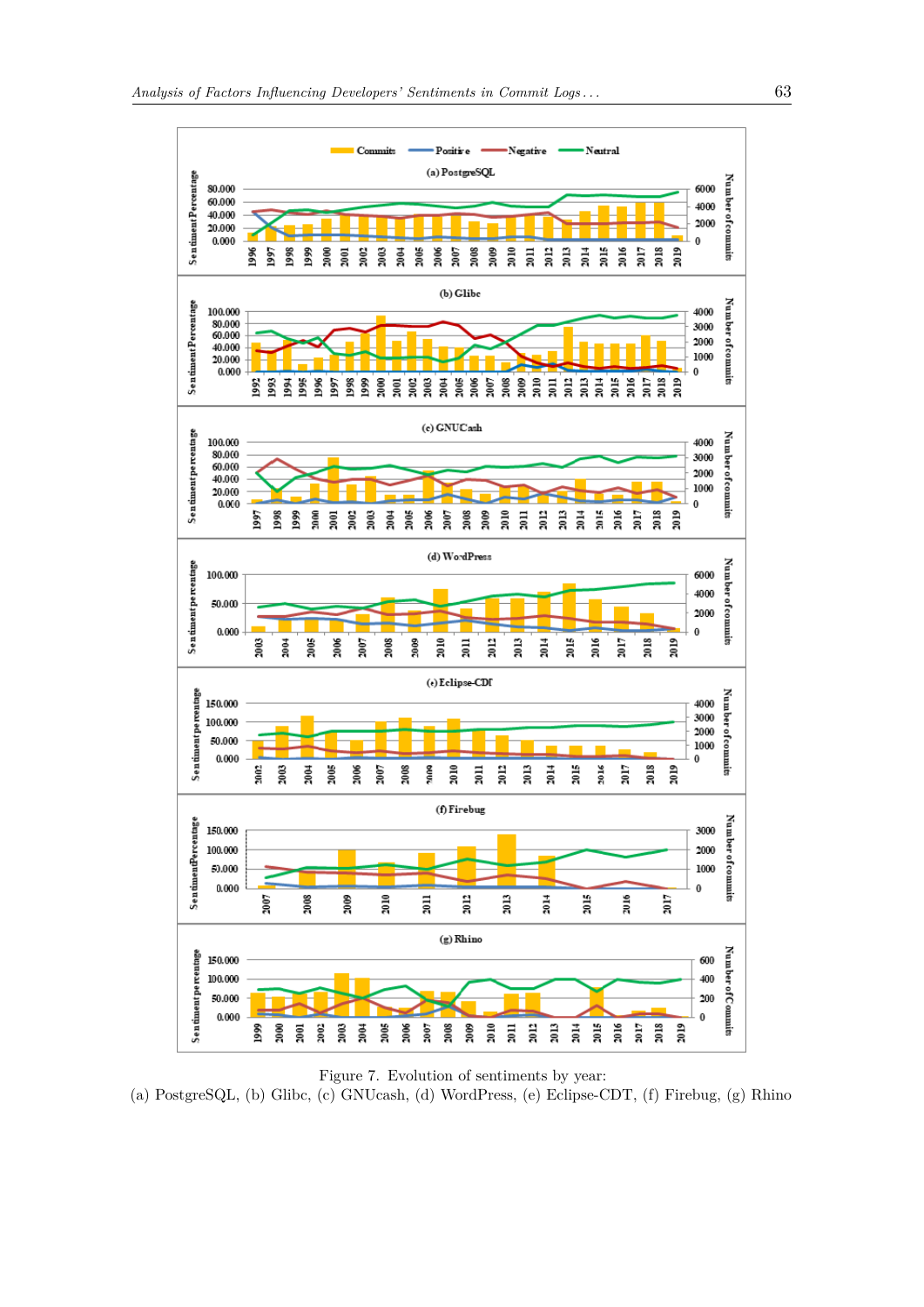## <span id="page-17-0"></span>**5. Discussion**

In this work, we have examined 86,515 commit messages of seven well known GitHub projects to analyze the sentiments expressed by developers in the commit logs. Our main objective was to investigate the relation of team size, type of change activity, and commit contribution with sentiments in the commit logs. In addition to this, we also look into the evolution of sentiment in these projects. We found that most of the projects had high neutral sentiments in comparison to negative and positive ones. PostgreSQL indicates more negativity (36.03%) in sentiments and most of the negativity in the commit logs can be attributed to leading code contributors.

The majority of the commits in the commit logs are neutral. Our findings revealed that the team size of a project, type of change activity, and developers' commit contribution have an impact on the sentiment expressed in the commit logs. Furthermore, during the evolution of the project sentiments have different trends. We noticed that the commit logs have more positive/negative and less neutral sentiments in the initial years of the project in comparison to later years. The main reason behind it may be that in the starting years, a project is less complex and have a small number of issues but as the project progresses, more issues need to be resolved and large size of a team makes it a more formal platform and developers express themselves in a neutral way. Noticing the trend in Figure [7\(](#page-16-0)b) indicates that expression in the glibc project, prior to 1990, was positive. It started getting negative after that. Age or maturity of a project does not influence developer sentiment expression in commit logs. But taking 2008 as the reference point, when Github was launched and most of the projects might have shifted to Github then, negative sentiment has decreased over the period of time. So it may be due to availability of the commit logs in the public domain, that sentiment expression has become more positive.

The study presented by Sinha [\[5\]](#page-19-6) also examined the developers' sentiments in the commit logs. They identified that the majority of GitHub commits (74.74%) have neutral sentiments. As we compare our findings of RQ1, with results presented by Sinha [\[5\]](#page-19-6), we noticed that our work found similar results. We observed that most of the commits in the commit log had a neutral sentiment. To compare our results with Sinha [\[5\]](#page-19-6), we combined the sentiment results of all observed projects and found that in our analysis percentage of positive, negative, and neutral sentiments are 4.73%, 26.98%, 68.29%, respectively. In the case of our analysis positive sentiments are 2.47% and neutral sentiments are 6.45% less than Sinha's study. Negative sentiments are 8.93% higher than Sinha's study. This analysis shows that this result is very similar for a dataset different from the one studied in this research. They started with 28,466 OSS projects but considered only 5 projects for an in-depth sentiment analysis. So far detailed analysis, more work in this direction is required to confirm the findings for OSS projects of different domains and different sizes.

After this analysis, some actionable advice for the OSS community can be as follows:

- A project, large or small, should have a code of conduct mentioning the desired contribution quality in commit logs.
- In the issue tracking system, issues involving complex changes should be decomposed into multiple simple issues involving only two activities i.e. modify activity should be clubbed with either add or delete activity.
- Lead developers need to be aware of their sentiment expressions.
- Developers, looking for projects to contribute, can expect better commit logs, from sentiments point of view, in mature projects.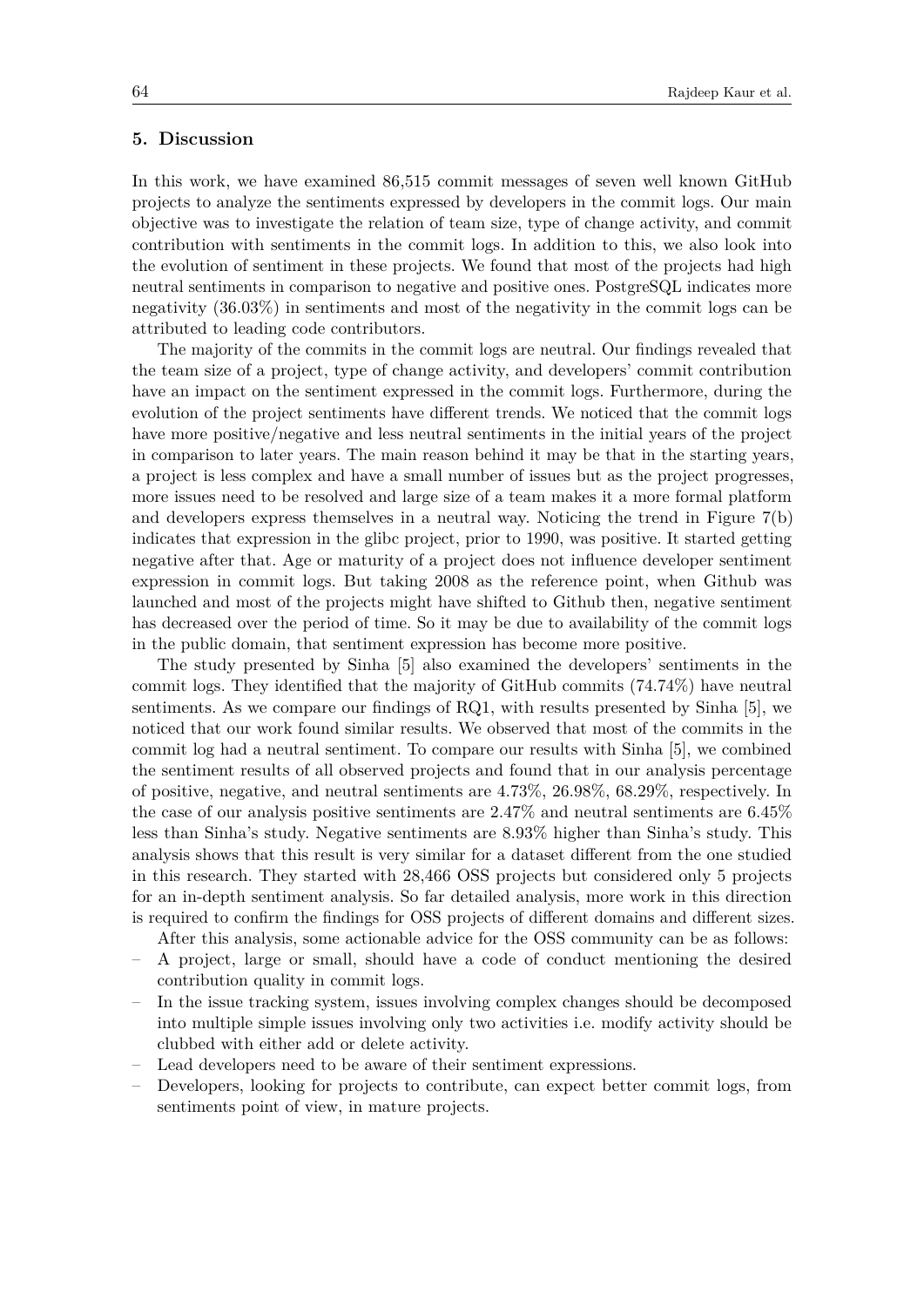#### <span id="page-18-0"></span>**6. Threat to validity**

The authors examined developers' sentiments in subject line of commit message but body of commit message may have different sentiments. For example, subject line may be neutral, but message body may be negative or vice versa. This aspect is missing in this study.

Same developer may have registered with multiple names. Multiple aliases related to same developers is not resolved that may influence the findings.

Moreover, the selection of the projects is biased as we included the projects having a valid Git repository while projects hosted on other platforms like Gitlab and Bitbucket are not taken into consideration. A subset of the research questions explored on a large Github dataset in [\[5\]](#page-19-6) also gives results similar to the ones obtained here. In the future, we will extend our dataset to include more projects that are hosted on other software repositories. Furthermore, the result presented in this study only applies to OSS projects. In RQ4, the authors included the data of the top ten developers with very high commit activity while developers with very low commit (commit activity less than 1%) activities are not included in our analysis. In the future, we will extend our study to include developers with low levels of contribution.

Also combinations of file change viz. add  $+$  modify file, delete  $+$  modify file and add  $+$ delete + modify file are considered by authors to conduct analysis whereas impact of individual file change (add, delete, and modify) is not explored. Further research is required to examine the impact of individual file change like addition, deletion, and modification on sentiments.

Another limitation of our study is that we considered only a few factors to study the impact of developers' sentiments while there are many other factors such as code quality, gender, project age, and popularity that may influence sentiments expressed in the commit logs.

#### <span id="page-18-1"></span>**7. Conclusions**

In this paper, the authors have analyzed the developers' sentiments in the commit logs of OSS projects. We examined 86,515 commit messages of the seven most popular OSS projects to analyze the sentiments expressed by developers in the commit logs. The authors investigated the impact of team size of the project, type of change activity (Type-1, Type-2, and Type-3) performed by developers, and code contribution volume to the sentiments expressed in the commit logs. Moreover, we analyzed the evolution of sentiments across years with respect to the number of commits made in each year.

Our study reveals that the majority of projects have neutral sentiments. This indicates that while creating commit log messages developers are more neutral. But when we compared negative with positive sentiments, we found that in case of three projects, percentage of negative sentiment is more than 10% greater than positive in all the projects, and negative sentiment is more than 23% higher than positive in four projects. In this study, we perceived that sentiments in the commit logs are influenced by team size. Neutral expressions are high with large team size and negative expressions are high with small team size. The type of change activity performed by developers also influences their sentiments expressed in the commit logs. Type-3 activity involving all the three change actions of addition, deletion, and modification, indicates more negative sentiments and low neutral sentiments. Furthermore, we also noticed that contribution size also impacts the volume of sentiment.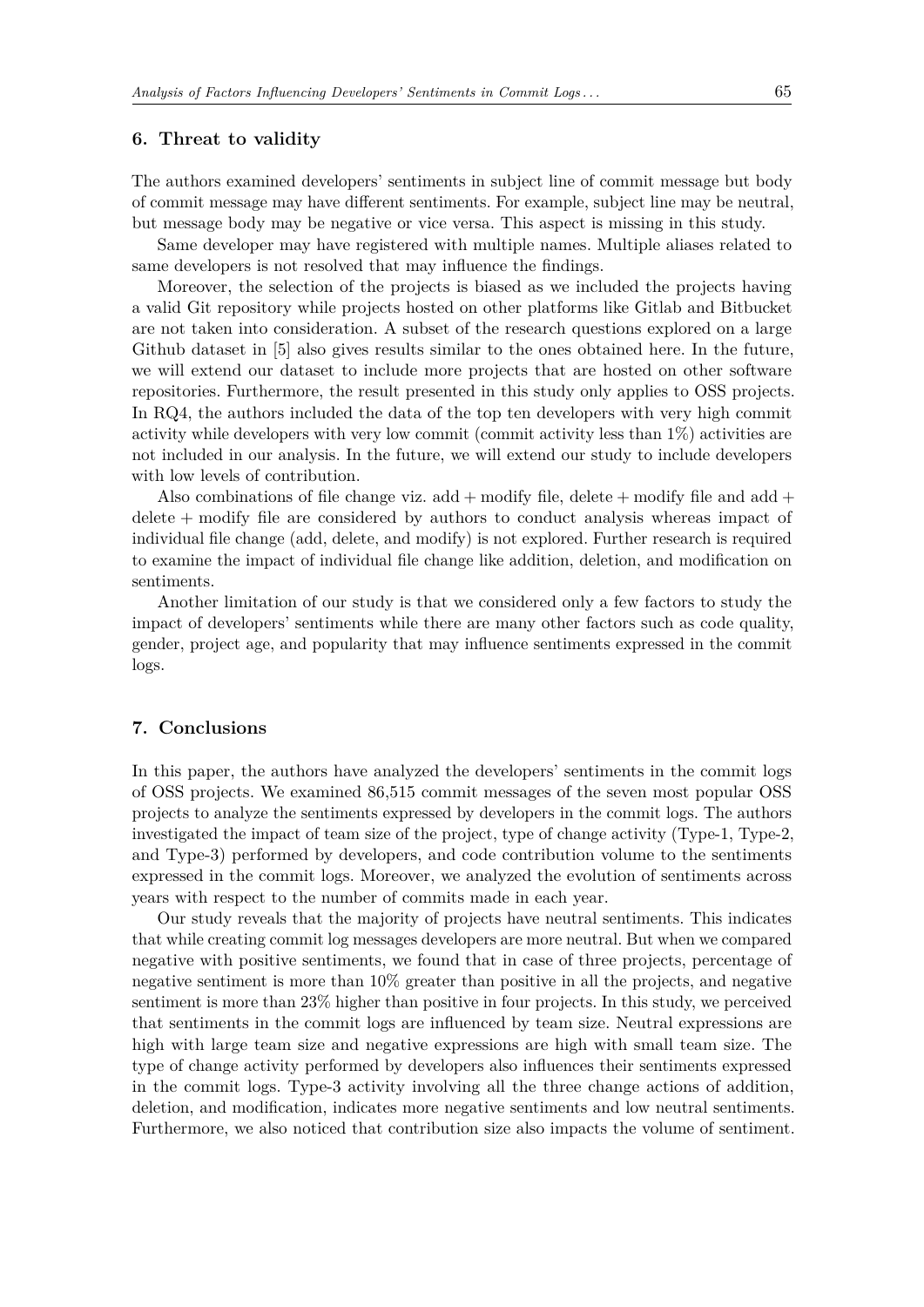The developers with large commit contributions have more negativity in sentiments and developers having small commit contributions express more positive sentiments in commit logs. Besides, sentiments show different trend across years with respect to the number of commits made by developers. The developers have more positive sentiment in the initial years in comparison to the ending years. The neutral expression has increased over the period of time.

Our study results provide an understanding regarding developers' sentiments related to various software development team and project related concerns such as team size, contributor role, task complexity, and project evolution that will be helpful for OSS community in developing strategies to improve developer productivity and retention.

In the future, we intend to expand our research work by including more projects hosted on other platforms such as GitLab and Bitbucket. Large data sets and the complex interplay of various variables in this context demand to employ machine learning or deep learning techniques to identify the association.

We also want to look into why expression in small teams is negative and explore it from the perspectives of informal interactions as well as work pressure. This study can also be extended to include specific type of developers, e.g., lead or occasional, to study the difference in their sentiment expressions in the commit logs.

#### **Acknowledgments**

The research work presented in this paper is sponsored by UGC, Government of India. The authors are appreciative of UGC to provide funding under Rajiv Gandhi National Fellowship scheme to the first author. The authors are also grateful to the Department of Computer Science, Guru Nanak Dev University Amritsar, and Punjab for infrastructure and scholastic aid towards the ongoing research.

#### **References**

- <span id="page-19-0"></span>[1] D. Graziotin and F. Fagerholm, "Happiness and the productivity of software engineers," in *Rethinking Productivity in Software Engineering*. Springer, 2019, pp. 109–124.
- <span id="page-19-1"></span>[2] M. De Choudhury and S. Counts, "Understanding affect in the workplace via social media," in *Proceedings of the Conference on Computer Supported Cooperative Work*, 2013, pp. 303–316.
- <span id="page-19-2"></span>[3] B. Liu et al., "Sentiment analysis and subjectivity," *Handbook of Natural Language Processing*, Vol. 2, No. 2010, 2010, pp. 627–666.
- <span id="page-19-3"></span>[4] E. Guzman, D. Azócar, and Y. Li, "Sentiment analysis of commit comments in GitHub: An empirical study," in *Proceedings of the 11th Working Conference on Mining Software Repositories*, 2014, pp. 352–355.
- <span id="page-19-6"></span>[5] V. Sinha, A. Lazar, and B. Sharif, "Analyzing developer sentiment in commit logs," in *Proceedings of the 13th International Conference on Mining Software Repositories*, 2016, pp. 520–523.
- [6] N. Singh and P. Singh, "How do code refactoring activities impact software developers' sentiments? – An empirical investigation into GitHub commits," in *24th Asia-Pacific Software Engineering Conference (APSEC)*. IEEE, 2017, pp. 648–653.
- <span id="page-19-4"></span>[7] M.R. Islam and M.F. Zibran, "Sentiment analysis of software bug related commit messages," *Network*, Vol. 740, 2018, p. 740.
- <span id="page-19-5"></span>[8] P. Tourani, Y. Jiang, and B. Adams, "Monitoring sentiment in open source mailing lists: exploratory study on the apache ecosystem," in *Proceedings of 24th Annual International Conference on Computer Science and Software Engineering*, Vol. 14, 2014, pp. 34–44.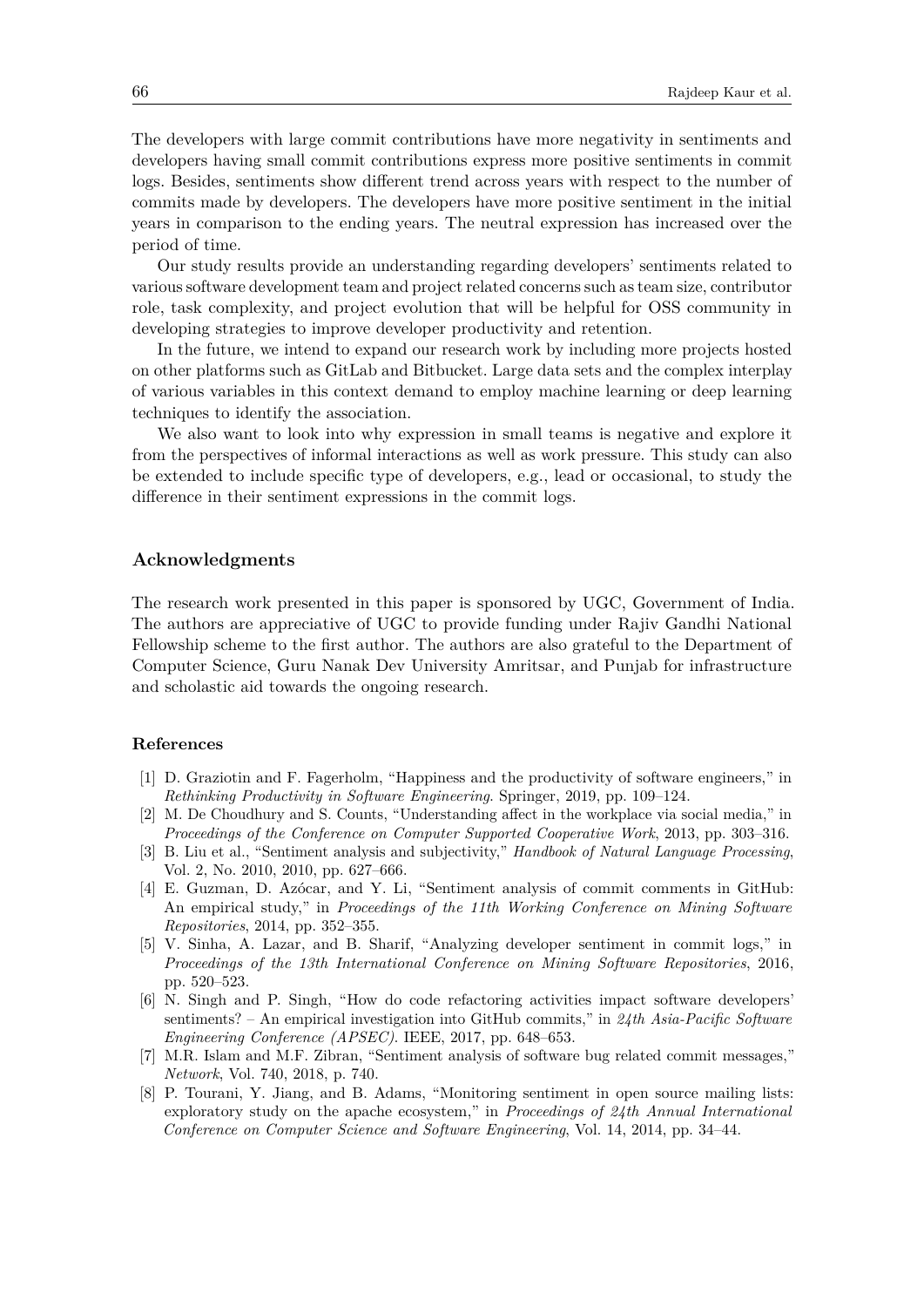- <span id="page-20-0"></span>[9] J. Ding, H. Sun, X. Wang, and X. Liu, "Entity-level sentiment analysis of issue comments," in *Proceedings of the 3rd International Workshop on Emotion Awareness in Software Engineering*, 2018, pp. 7–13.
- <span id="page-20-1"></span>[10] F. Jurado and P. Rodriguez, "Sentiment analysis in monitoring software development processes: An exploratory case study on GitHub's project issues," *Journal of Systems and Software*, Vol. 104, 2015, pp. 82–89.
- <span id="page-20-2"></span>[11] R. Paul, A. Bosu, and K.Z. Sultana, "Expressions of sentiments during code reviews: Male vs. female," in *26th International Conference on Software Analysis, Evolution and Reengineering (SANER)*. IEEE, 2019, pp. 26–37.
- <span id="page-20-3"></span>[12] D. Garcia, M.S. Zanetti, and F. Schweitzer, "The role of emotions in contributors activity: A case study on the gentoo community," in *International Conference on Cloud and Green Computing*. IEEE, 2013, pp. 410–417.
- <span id="page-20-4"></span>[13] M.R. Islam and M.F. Zibran, "Exploration and exploitation of developers' sentimental variations in software engineering," in *Research Anthology on Recent Trends, Tools, and Implications of Computer Programming*. IGI Global, 2021, pp. 1889–1910.
- <span id="page-20-5"></span>[14] A. Murgia, P. Tourani, B. Adams, and M. Ortu, "Do developers feel emotions? An exploratory analysis of emotions in software artifacts," in *Proceedings of the 11th Working Conference on Mining Software Repositories*, 2014, pp. 262–271.
- <span id="page-20-6"></span>[15] M.R. Islam and M.F. Zibran, "Leveraging automated sentiment analysis in software engineering," in *14th International Conference on Mining Software Repositories (MSR)*. IEEE, 2017, pp. 203–214.
- <span id="page-20-7"></span>[16] N. Novielli, F. Calefato, F. Lanubile, and A. Serebrenik, "Assessment of off-the-shelf SE-specific sentiment analysis tools: An extended replication study," *Empirical Software Engineering*, Vol. 26, No. 4, 2021, pp. 1–29.
- <span id="page-20-8"></span>[17] K. Sun, H. Gao, H. Kuang, X. Ma, G. Rong et al., "Exploiting the unique expression for improved sentiment analysis in software engineering text," *arXiv preprint arXiv:2103.13154*, 2021.
- <span id="page-20-9"></span>[18] E. Biswas, M.E. Karabulut, L. Pollock, and K. Vijay-Shanker, "Achieving reliable sentiment analysis in the software engineering domain using BERT," in *International Conference on Software Maintenance and Evolution (ICSME)*. IEEE, 2020, pp. 162–173.
- <span id="page-20-10"></span>[19] N. Novielli, F. Calefato, D. Dongiovanni, D. Girardi, and F. Lanubile, "Can we use SE-specific sentiment analysis tools in a cross-platform setting?" in *Proceedings of the 17th International Conference on Mining Software Repositories*, 2020, pp. 158–168.
- <span id="page-20-11"></span>[20] M.R. Wrobel, "The impact of lexicon adaptation on the emotion mining from software engineering artifacts," *IEEE Access*, Vol. 8, 2020, pp. 48 742–48 751.
- <span id="page-20-12"></span>[21] M. Obaidi and J. Klünder, "Development and application of sentiment analysis tools in software engineering: A systematic literature review," *Evaluation and Assessment in Software Engineering*, 2021, pp. 80–89.
- <span id="page-20-13"></span>[22] S.F. Huq, A.Z. Sadiq, and K. Sakib, "Is developer sentiment related to software bugs: An exploratory study on GitHub commits," in *27th International Conference on Software Analysis, Evolution and Reengineering (SANER)*. IEEE, 2020, pp. 527–531.
- <span id="page-20-14"></span>[23] R. Kaur and K.K. Chahal, "Analysis of developers' sentiments in commit comments," in *International Conference on Advanced Informatics for Computing Research*. Springer, 2020, pp. 3–12.
- <span id="page-20-15"></span>[24] S. Bharti and H. Singh, "Investigating developers' sentiments associated with software cloning practices," in *International Conference on Advanced Informatics for Computing Research*. Springer, 2018, pp. 397–406.
- <span id="page-20-16"></span>[25] R. Souza and B. Silva, "Sentiment analysis of Travis CI builds," in *14th International Conference on Mining Software Repositories (MSR)*. IEEE, 2017, pp. 459–462.
- <span id="page-20-17"></span>[26] D. Pletea, B. Vasilescu, and A. Serebrenik, "Security and emotion: sentiment analysis of security discussions on GitHub," in *Proceedings of the 11th Working Conference on Mining Software Repositories*, 2014, pp. 348–351.
- <span id="page-20-18"></span>[27] I.A. Khan, W.P. Brinkman, and R.M. Hierons, "Do moods affect programmers' debug performance?" *Cognition, Technology and Work*, Vol. 13, No. 4, 2011, pp. 245–258.